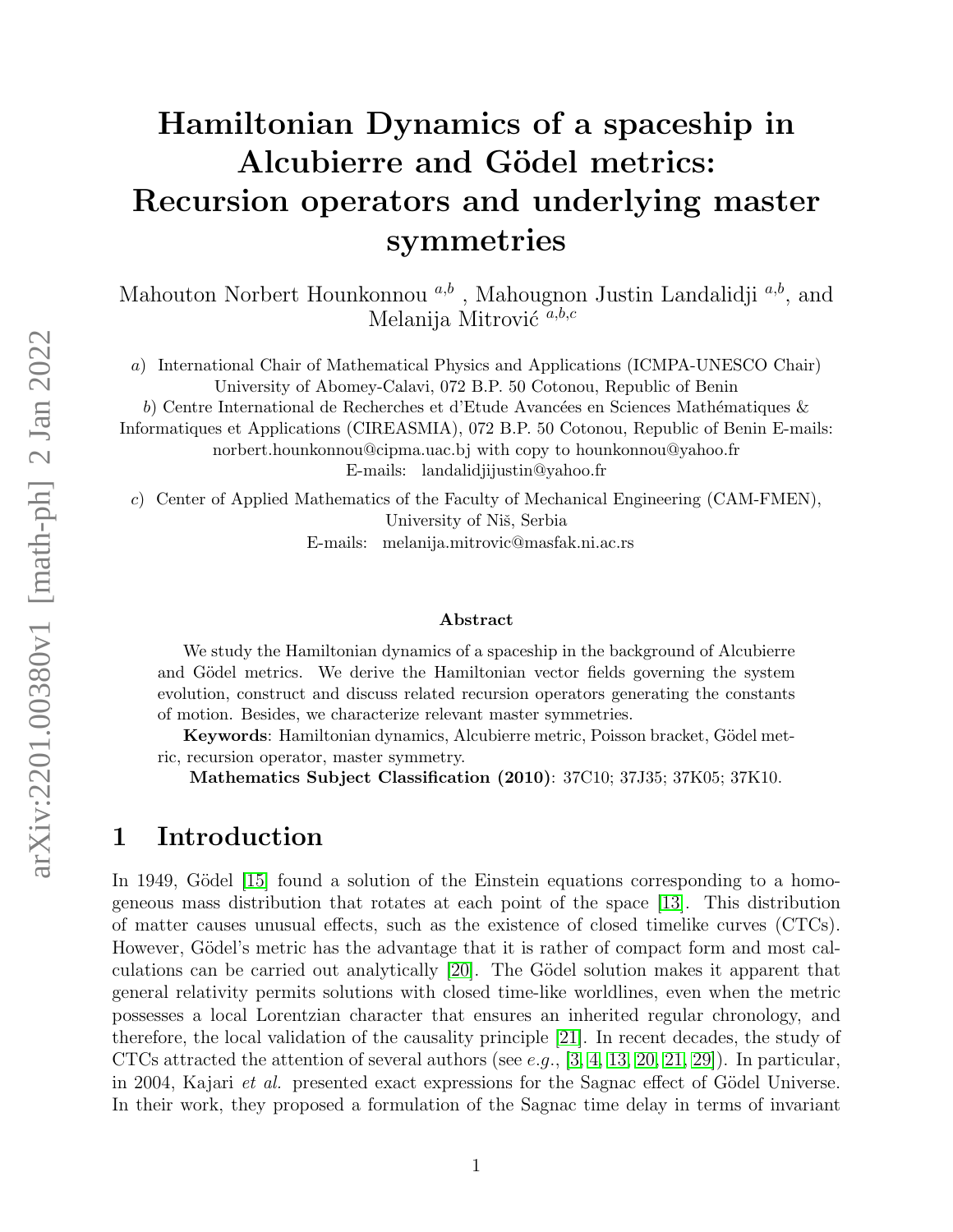physical quantities and showed that this result is very close to the analogous formula of the Sagnac time delay of a rotating coordinate system in Minkowski spacetime.

Moreover, it is known that in general relativity, faster-than-light (FTL) speed is only forbidden locally [\[13\]](#page-18-1). This is not as exotic as it might seem at first glance. For instance, the expansion of the Universe can make that two distant galaxies move at FTL speed between them, while each one is moving locally inside its light cone. The opposite might be possible too: if the spacetime were contracting fast enough, each galaxy were moving near the speed of light locally (inside its light cone) in opposite directions, but globally both were getting closer. With these considerations in mind, Alcubierre introduced in 1994 [\[2\]](#page-17-0) the so-called warp drive metric (WDM), within the framework of general relativity, which allows in principle for superluminal motion, that is, FTL travel [\[12,](#page-18-4) [13\]](#page-18-1). This Alcubierre's idea consists to create in the front of an object (a spaceship for example), a spacetime contraction, and in the back, a spacetime dilation. Thus, the contraction will pull the object forward, and the dilation will push the object forward too [\[13\]](#page-18-1). Locally, the object will be inside its light cone, but due to this spacetime manipulation, it would move  $\text{FTL}$  as compared with c, the speed of light in flat-spacetime vacuum. The objet is within the so-called warp bubble. In this way, the objet can travel at arbitrarily high speeds, without violating the laws of special and general relativity, or other known physical laws [\[12\]](#page-18-4). Following Alcubierre's idea, many investigations were done (see e.g. [\[12,](#page-18-4) [13\]](#page-18-1)).

In addition, in the last few decades, there was a renewed interest in completely integrable Hamiltonian systems (IHS), the concept of which goes back to Liouville in 1897 [\[23\]](#page-19-3) and Poincaré in 1899 [\[26\]](#page-19-4). In short, IHS are defined as nonlinear differential equations admitting a Hamiltonian description and possessing sufficiently many constants of motion so that they can be integrated by quadratures [\[11\]](#page-18-5). Many of these systems obey Hamiltonian dynamics with respect to two compatible symplectic structures [\[24\]](#page-19-5), [\[14\]](#page-18-6), [\[33\]](#page-19-6), permitting a geometrical interpretation of the so-called recursion operator [\[22\]](#page-19-7). A description of integrability working both for systems with finitely many degrees of freedom and for field theory can be given in terms of invariant, diagonalizable mixed  $(1, 1)$ -tensor field, having bidimensional eigenspaces and vanishing Nijenhuis torsion. One of powerful methods of describing IHS with involutive Hamiltonian functions or constants of motion uses the recursion operator admitting a vanishing Nijenhuis torsion. In 2015, Takeuchi constructed recursion operators of Hamiltonian vector fields of geodesic flows for some Riemannian and Minkowski metrics [\[32\]](#page-19-8), and obtained related constants of motion. In his work, he used five particular solutions of the Einstein equation in the Schwarzschild, Reissner-Nordström, Kerr, Kerr-Newman, and FLRW metrics, and constructed recursion operators inducing the complete integrability of the Hamiltonian functions. In 2019, we investigated the same problem in a noncommutative Minkowski phase space and the Kepler problem in a deformed phase space, and obtained associated constants of motion, [\[17\]](#page-18-7), [\[18\]](#page-18-8).

Since the work by Magri, the integrability associated with bi-Hamiltonian structures [\[24\]](#page-19-5) became one of the most efficient methods used for the integrability of evolution equations in both finite and infinite dimensional dynamical systems [\[22,](#page-19-7) [30\]](#page-19-9). When a completely integrable Hamiltonian system admits a bi-Hamiltonian construction, one can generate infinite hierarchies of conserved quantities using the construction by Oevel [\[25\]](#page-19-10) based on scaling invariances and master symmetries [\[10,](#page-18-9) [31\]](#page-19-11). In 1997 and 1999, Smirnov [\[30,](#page-19-9) [31\]](#page-19-11) formulated a constructive method of transforming a completely integrable Hamiltonian system, in Liou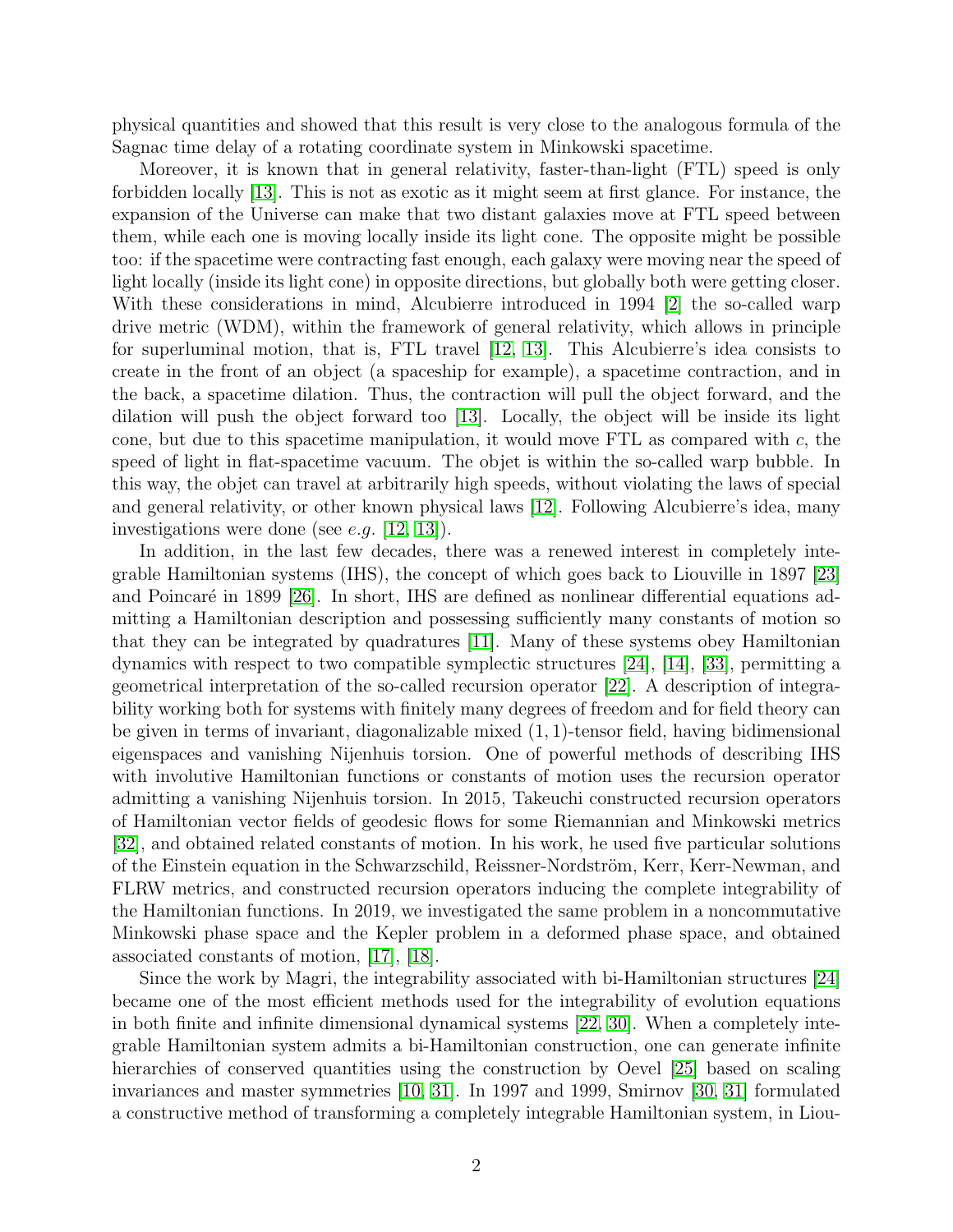ville's sense, into Magri-Morosi-Gel'fand-Dorfman's (MMGD) bi-Hamiltonian form. In 2005, Rañada [\[27\]](#page-19-12) proved the existence of a bi-Hamiltonian structure arising from a non-symplectic symmetry as well as the existence of master symmetries and additional integrals of motion (weak superintegrability) for certain particular cases. Recently, in 2021 [\[19\]](#page-19-13), we also constructed a hierarchy of bi-Hamiltonian structures for the Kepler problem, and computed conserved quantities using related master symmetries.

In the present work, we address the Hamiltonian dynamics of a spaceship in Alcubierre and Gödel metrics. We derive related recursion operators and discuss their relevant master symmetries. We prove that the two models satisfy the same dynamics and exhibit a set of similar master symmetries.

The paper is organized as follows. In Section 2, we give the main tools used in this work. In Section [3,](#page-3-0) we give the Hamiltonian function, the symplectic form and the vector field describing the Hamiltonian dynamics of a spaceship in the Alcubierre metric and construct the associated recursion operators. In Section [4,](#page-9-0) we perform the same study, as in Section [3,](#page-3-0) in the Gödel metric. In Section [5,](#page-14-0) we introduce bi-Hamiltonian structures, define the hierarchy of master symmetries and compute the corresponding conserved quantities. In Section [6,](#page-16-0) we end with some concluding remarks.

## 2 Recursion operator and master symmety

A characterization of integrable Hamiltonian systems is given by De Filippo et al. through the following Theorem [\[11\]](#page-18-5):

<span id="page-2-1"></span>**Theorem 1.** Let X be a dynamical vector field on a 2n-dimensional manifold  $M$ . If the vector field X admits a diagonalizable mixed  $(1,1)$ -tensor field T which is invariant under X, has a vanishing Nijenhuis torsion and doubly degenerate eigenvalues with nowhere vanishing differentials, then there exists a symplectic structure and a Hamiltonian function H such that the vector field X is a separable Hamiltonian vector field of H, and H is completely integrable with respect to the symplectic structure.

Such a  $(1, 1)$ -tensor field T is called a recursion operator of X. In the particular case of  $\mathbb{R}^{2n}$ , a recursion operator can be constructed as follows [\[32\]](#page-19-8):

<span id="page-2-0"></span>Lemma 1. Let us consider vector fields

$$
X_l = -\frac{\partial}{\partial x_{n+l}}, \quad l = 1, ..., n
$$

on  $\mathbb{R}^{2n}$  and let T be a  $(1,1)$ -tensor field on  $\mathbb{R}^{2n}$  given by

$$
T = \sum_{i=1}^{n} x_i \left( \frac{\partial}{\partial x_i} \otimes dx_i + \frac{\partial}{\partial x_{n+i}} \otimes dx_{n+i} \right).
$$

Then, we have that the Nijenhuis torsion  $\mathcal{N}_T$  and the Lie derivative  $\mathcal{L}_{X_l}$  of T are vanishing, i.e.,

$$
(\mathcal{N}_T)^h_{ij} := T^k_i \frac{\partial T^h_j}{\partial x^k} - T^k_j \frac{\partial T^h_i}{\partial x^k} + T^h_k \frac{\partial T^k_i}{\partial x^j} - T^h_k \frac{\partial T^k_j}{\partial x^i} = 0, \text{ and } \mathcal{L}_{X_l} T = 0,
$$

*i.e.*, the  $(1, 1)$ -tensor field T is a recursion operator of  $X_l$ ,  $(l = 1, ..., n)$ .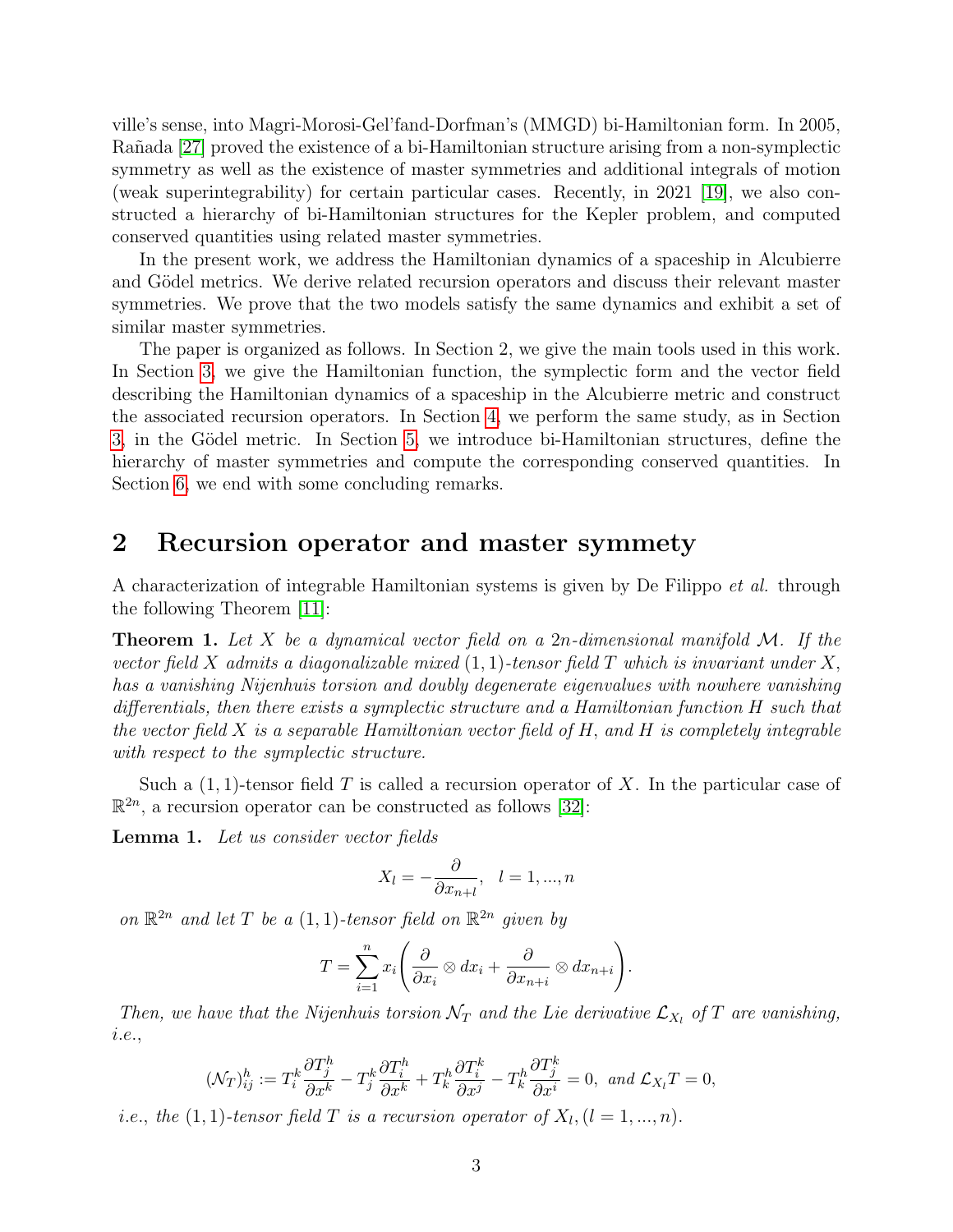Given a general dynamical system defined on a 2*n*-dimensional manifold  $\mathcal{Q}$  [\[30\]](#page-19-9),

<span id="page-3-1"></span>
$$
\dot{x}(t) = X(x), \quad x \in \mathcal{Q}, \quad X \in \mathcal{T}\mathcal{Q}, \tag{1}
$$

where  $\mathcal{TQ}$  is the tangent bundle of  $\mathcal{Q}$ .

If this system [\(1\)](#page-3-1) admits two different Hamiltonian representations:

$$
\dot{x}(t) = X_{H_1, H_2} = \mathcal{P}_1 dH_1 = \mathcal{P}_2 dH_2,\tag{2}
$$

its integrability as well as many other properties are subject to Magri's approach, i.e., the bi-Hamiltonian vector field  $X_{H_1,H_2}$  is defined by two pairs of Poisson bivectors  $\mathcal{P}_1, \mathcal{P}_2$  and Hamiltonian functions  $H_1, H_2, \mathcal{P}_1$  and  $\mathcal{P}_2$  are compatible Poisson bivectors with vanishing Schouten-Nijenhuis bracket [\[9\]](#page-18-10):  $[\mathcal{P}_1, \mathcal{P}_2]_{NS} = 0$ .

Such a manifold Q equipped with two Poisson bivectors is called a double Poisson manifold and the quadruple  $(Q, \mathcal{P}_1, \mathcal{P}_2, X_{H_1, H_2})$  is called a bi-Hamiltonian system.

In differential geometric terms, a vector field Y on the cotangent bundle  $\mathcal{T}^{\ast}\mathcal{Q}$  that satisfies

$$
[X_{H'}, Y] \neq 0, \quad [X_{H'}, X] = 0, \quad [X_{H'}, Y] = X,
$$

is called a master symmetry or a generator of symmetries of degree  $m = 1$  for the Hamiltonian vector field  $X_{H'}$  [\[7,](#page-18-11) [8,](#page-18-12) [10,](#page-18-9) [27,](#page-19-12) [28\]](#page-19-14).

## <span id="page-3-0"></span>3 Recursion operator of a Hamiltonian vector field in the Alcubierre metric

In this work, without loss of generality, we consider the following particular Alcubierre metric  $|2|$ :

$$
ds^{2} = -dt^{2} + (dx - v_{s}f(r_{s})dt)^{2} + dy^{2} + dz^{2}
$$

describing the motion of a spaceship along the x-axis of a cartesian coordinate system such as:

$$
\alpha = 1, \ \beta_2 = -v_s f(r_s), \ \beta_3 = \beta_4 = 0, \ \gamma_{ij} = \delta_{ij}, \ (\delta_{ij} \text{ is the Kronecker symbol}),
$$
  

$$
v_s = \frac{dx_s(t)}{dt}, \ r_s(t) = ((x - x_s(t))^2 + y^2 + z^2)^{1/2}
$$
  

$$
f(r_s) = \frac{\tanh(\sigma(r_s + R)) - \tanh(\sigma(r_s - R))}{2 \tanh(\sigma R)},
$$

where  $\sigma > 0$ ,  $R > 0$  are arbitrary parameters, and

$$
\lim_{\sigma \to \infty} f(r_s) = \begin{cases} 1 & \text{for } r_s \in ]-R, R[\\ \frac{1}{2} & \text{for } r_s \in \{-R, R\} \\ 0 & \text{otherwise.} \end{cases}
$$

Under the limit  $\sigma \to \infty$ , with  $r_s \in ]-R, R[$ , this particular Alcubierre metric becomes

<span id="page-3-2"></span>
$$
ds^{2} = -dt^{2} + (dx - v_{s}dt)^{2} + dy^{2} + dz^{2},
$$
\n(3)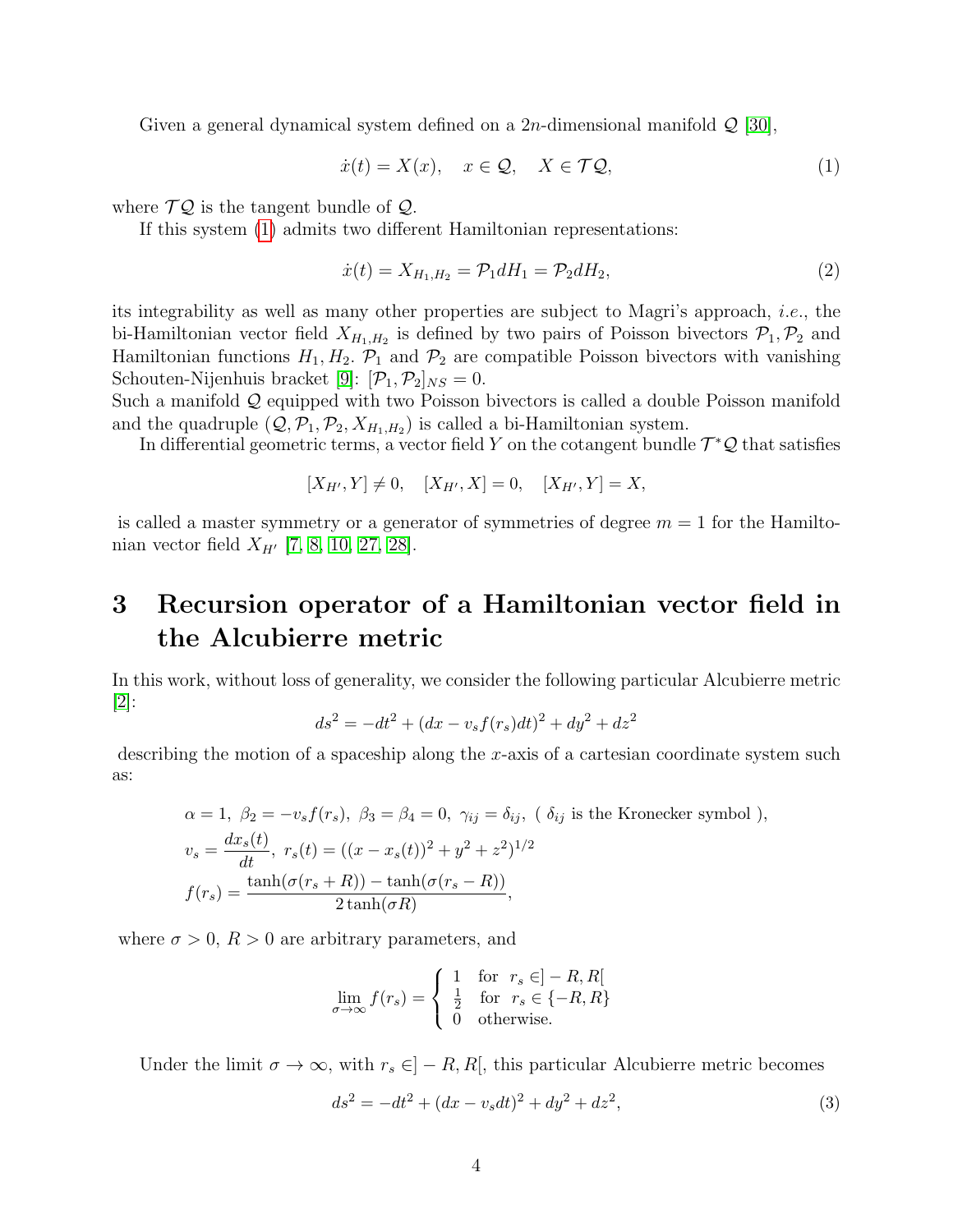where the tensor metric and its inverse are given by

$$
g_{\nu\mu} = \begin{pmatrix} -(1-v_s^2) & -v_s & 0 & 0 \\ -v_s & 1 & 0 & 0 \\ 0 & 0 & 1 & 0 \\ 0 & 0 & 0 & 1 \end{pmatrix}, \text{ and } g^{\nu\mu} = \begin{pmatrix} -1 & -v_s & 0 & 0 \\ -v_s & (1-v_s^2) & 0 & 0 \\ 0 & 0 & 1 & 0 \\ 0 & 0 & 0 & 1 \end{pmatrix}.
$$

Geometrically, this spacetime can be interpreted as follows [\[2\]](#page-17-0):

Firstly, since  $\gamma_{ij} = \delta_{ij}$ , the 3-geometry of the hypersurfaces is then always flat. Secondly, the fact that the lapse is given by  $\alpha = 1$  implies that the time-like curves normal to these hypersurfaces are geodesics, *i.e.*, the Eulerian observers are in free fall. Notice that spacetime, however, is not flat due to the presence of a non-uniform shift. Finally, since the shift vector vanishes for  $r_s \gg R$ , at any time t, spacetime will be essentially flat everywhere except within a region with a radius of order R, centred at the point  $(x_s(t), 0, 0)$ .

Let now  $\mathcal{Q} = \mathbb{R}^4 := \{q^1 = t, q^2 = x, q^3 = y, q^4 = z\}$  be the manifold describing the configuration space and  $\mathcal{T}^*\mathcal{Q} = \mathcal{Q} \times \mathbb{R}^4$  be the cotangent bundle with the local coordinates  $(q, p)$ , and the natural symplectic structure  $\omega_A : \mathcal{TQ} \longrightarrow \mathcal{T}^*Q$  given by

$$
\omega_A = \sum_{\nu=1}^4 dp_\nu \wedge dq^\nu,
$$

where  $\mathcal{TQ}$  is the tangent bundle. By definition,  $\omega_A$  is non-degenerate. It induces the map  $\mathcal{P}_A$ :  $\mathcal{T}^*\mathcal{Q} \longrightarrow \mathcal{T}\mathcal{Q}$ , called bivector field, defined by

$$
\mathcal{P}_A = \sum_{\nu=1}^4 \frac{\partial}{\partial p_\nu} \wedge \frac{\partial}{\partial q^\nu},
$$

which is the inverse map of  $\omega_A$ , *i.e.*,  $\omega_A \circ \mathcal{P}_A = \mathcal{P}_A \circ \omega_A = 1$  [\[34\]](#page-19-15). In this case, the Hamiltonian vector field  $X_f$  of a Hamiltonian function f is given by

$$
X_f = \mathcal{P}_A df.
$$

On the cotangent bundle  $\mathcal{T}^{\ast}\mathcal{Q}$ , [\(3\)](#page-3-2) takes the form:

$$
ds^{2} = -(dq^{1})^{2} + (dq^{2} - v_{s}dq^{1})^{2} + (dq^{3})^{2} + (dq^{4})^{2}.
$$

In our framework, the Hamiltonian function  $\mathcal{H}_A$  describing the dynamics of a spaceship in the Alcubierre metric and its corresponding 1-form  $d\mathcal{H}_A \in \mathcal{T}^*\mathcal{Q}$  are given by:

<span id="page-4-0"></span>
$$
\mathcal{H}_A := \frac{1}{2} \sum_{\nu,\mu=1}^4 g^{\nu\mu} p_\nu p_\mu = \frac{1}{2} \left( -p_1^2 - v_s p_1 p_2 + (1 - v_s^2) p_2^2 + p_3^2 + p_4^2 \right),\tag{4}
$$

and

$$
d\mathcal{H}_A = -(p_1 + v_s p_2)dp_1 + (-v_s p_1 + (1 - v_s^2)p_2)dp_2
$$
  
+  $p_3dp_3 + p_4dp_4 - \dot{v}_s(p_1 + v_s p_2)p_2dq^1$ ,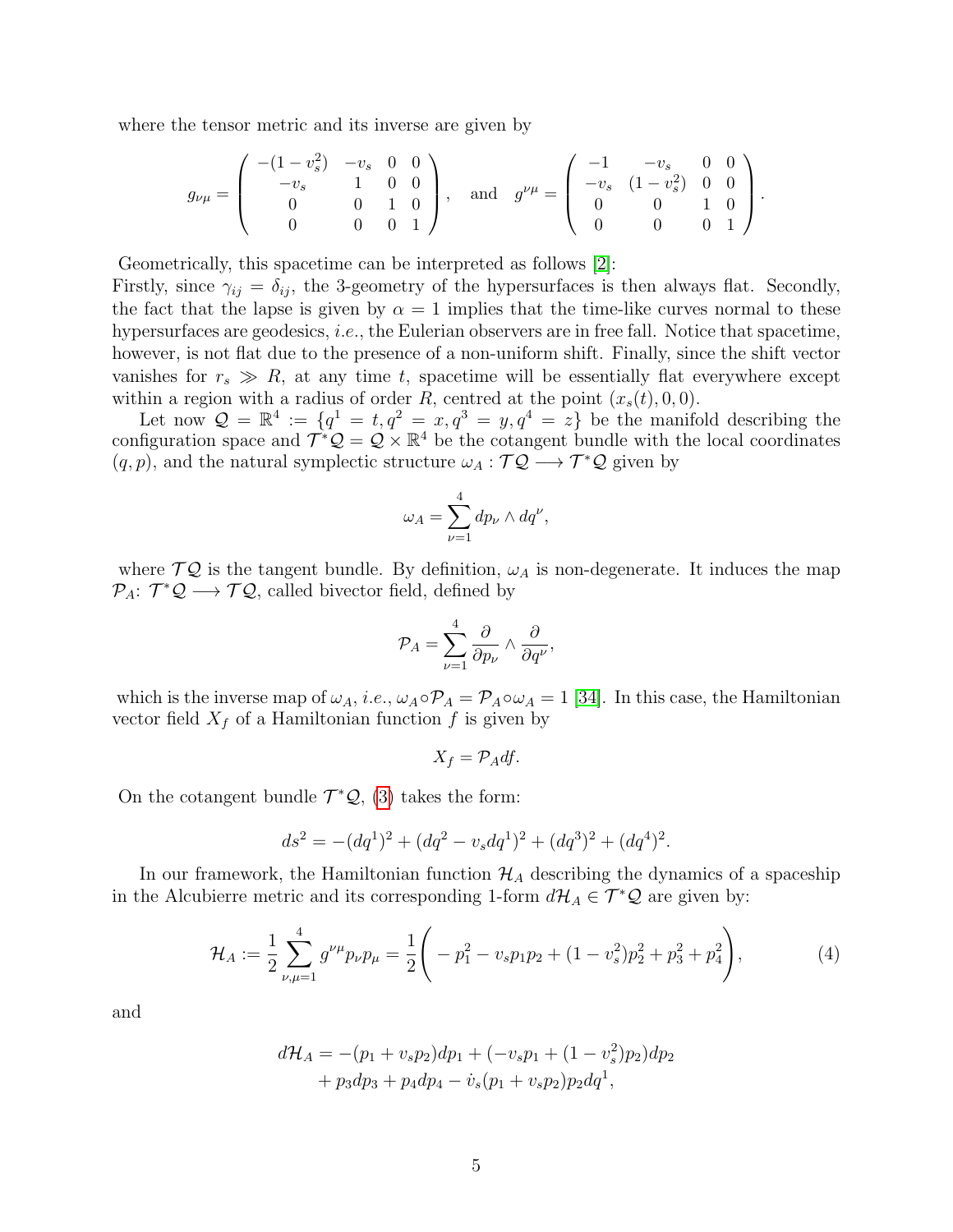respectively. Then, the Hamiltonian vector field of  $\mathcal{H}_A$  with respect to the symplectic structure  $\omega_A$  is derived as

$$
X_{\mathcal{H}_A} := \{ \mathcal{H}_A, \cdot \} = -(p_1 + v_s p_2) \frac{\partial}{\partial q^1} + (-v_s p_1 + (1 - v_s^2) p_2) \frac{\partial}{\partial q^2} + p_3 \frac{\partial}{\partial q^3} + p_4 \frac{\partial}{\partial q^4} + \dot{v}_s (p_1 + v_s p_2) p_2 \frac{\partial}{\partial p_1}.
$$

This Hamiltonian vector field satisfies the required condition for a Hamiltonian system, i.e.,

$$
\iota_{X_{\mathcal{H}_A}} \omega_A = -d\mathcal{H}_A,
$$

where  $\iota_{X_{\mathcal{H}_A}}\omega_A$  is the interior product of  $\omega_A$  with respect to the Hamiltonian vector field  $X_{\mathcal{H}_A}$ . Hence, the triplet  $(\mathcal{T}^*\mathcal{Q}, \omega_A, \mathcal{H}_A)$  is a Hamiltonian system.

In the sequel, we consider the Hamilton-Jacobi equation with respect to the Hamiltonian function  $(4)$  and introduce a generating function W satisfying the following canonical transformations [\[1,](#page-17-1) [5\]](#page-18-13) :

$$
p = \frac{\partial W}{\partial q}
$$
 and  $P = -\frac{\partial W}{\partial Q}$ .

Since the Hamiltonian function  $\mathcal{H}_A$  does not explicitly depend on the time t, then, setting  $V = W - Et$ , it is possible to find an additive separable solution:

$$
W = W_1(q^1) + W_2(q^2) + W_3(q^3) + W_4(q^4).
$$

The Hamilton-Jacobi equation [\[5\]](#page-18-13)

$$
\frac{\partial V}{\partial t} + \mathcal{H}_A \bigg( \frac{\partial V}{\partial q} / q/t \bigg) = 0
$$

is then reduced to the nonlinear equation

<span id="page-5-0"></span>
$$
E = \frac{1}{2} \Bigg\{ -\left(\frac{\partial W}{\partial q^1}\right)^2 - 2v_s \frac{\partial W}{\partial q^1} \frac{\partial W}{\partial q^2} + (1 - v_s^2) \left(\frac{\partial W}{\partial q^2}\right)^2 + \left(\frac{\partial W}{\partial q^3}\right)^2 + \left(\frac{\partial W}{\partial q^4}\right)^2 \Bigg\},\qquad(5)
$$

where E is a constant. We notice that the Hamiltonian function does not include  $q^2, q^3$ , and  $q^4$ . Then, putting

$$
\frac{dW_2}{dq^2}(q^2) = \alpha_0, \ \frac{dW_3}{dq^3}(q^3) = \beta_0, \ \frac{dW_4}{dq^4}(q^4) = \gamma_0,
$$

where  $\alpha_0, \beta_0, \gamma_0$  are constants and  $2E \leq (\beta_0^2 + \gamma_0^2 + \alpha_0^2)$ , [\(5\)](#page-5-0) becomes

$$
\left(\frac{dW_1}{dq^1}\right)^2 + 2\alpha_0 v_s \frac{dW_1}{dq^1} + K = 0,
$$

where  $K = 2E - (\beta_0^2 + \gamma_0^2 + (1 - v_s^2)\alpha_0^2)$ .

Now, setting  $\Psi = \frac{dW_1}{dt}$  $\frac{d^{2}U}{dq^{1}}$ , with  $W_{1}(0) = 0$ , we obtain the following quadratic equation

$$
\Psi^2 + 2\alpha_0 v_s \Psi + K = 0,
$$

with  $\Delta_A = -8E + 4(\beta_0^2 + \gamma_0^2 + \alpha_0^2) \ge 0$ . Then, we have two possible cases:  $\Delta_A > 0$  or  $\Delta_A = 0$ .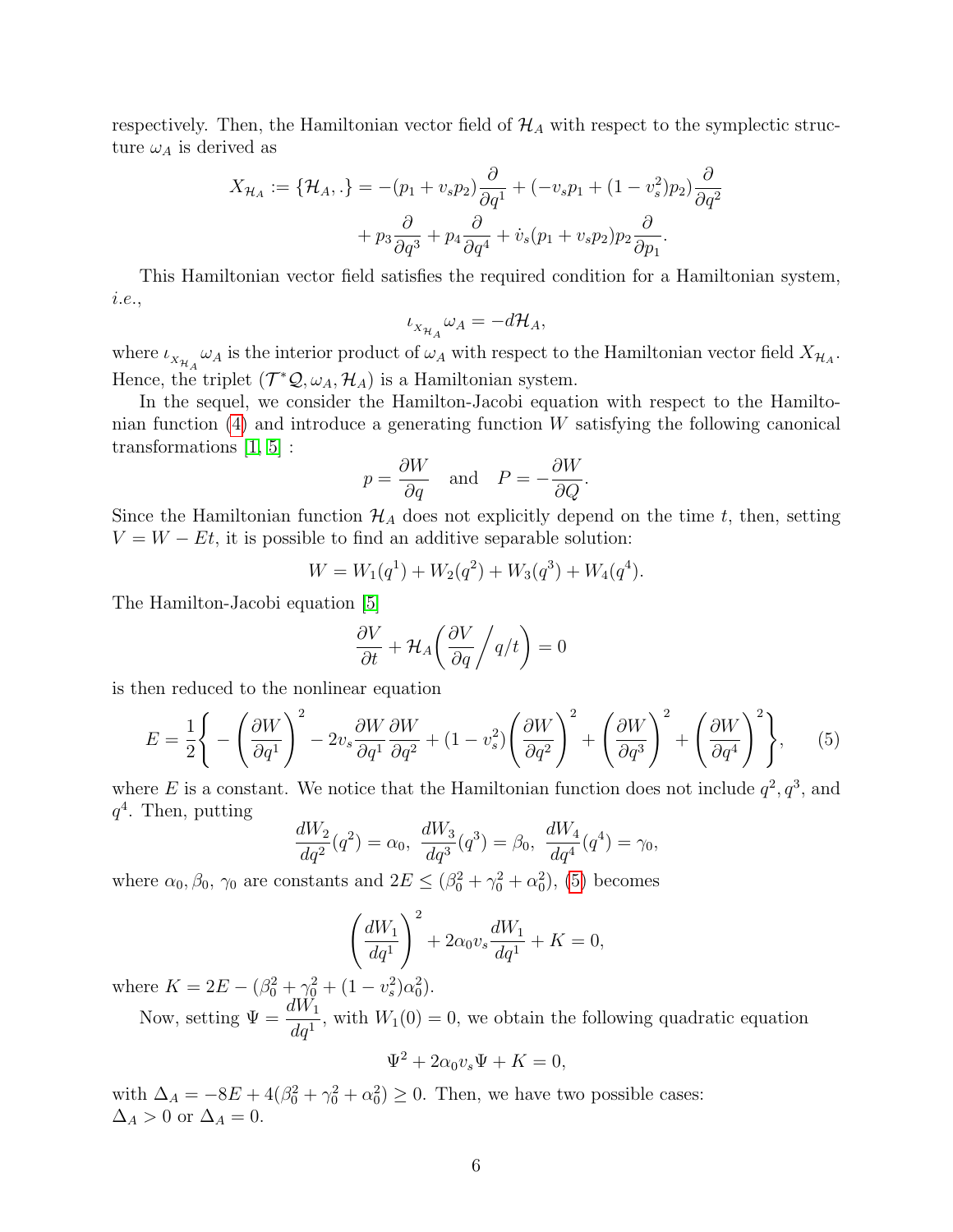(i) For  $\Delta_A > 0$ , we get

 $\Psi_1 = -v_s \alpha_0 + \sqrt{(\beta_0^2 + \gamma_0^2 + \alpha_0^2) - 2E}, \quad \text{and} \quad \Psi_2 = -(v_s \alpha_0 + \sqrt{(\beta_0^2 + \gamma_0^2 + \alpha_0^2) - 2E})$ leading to solutions for the generating function  $W$ :

$$
W_a = -\alpha_0 q_s - \left(\sqrt{(\beta^2 + \gamma_0^2 + \alpha_0^2) - 2E}\right)q^1 + \alpha_0 q^2 + \beta_0 q^3 + \gamma_0 q^4,
$$
  

$$
W_b = -\alpha_0 q_s + \left(\sqrt{(\beta_0^2 + \gamma_0^2 + \alpha_0^2) - 2E}\right)q^1 + \alpha_0 q^2 + \beta_0 q^3 + \gamma_0 q^4,
$$

which, in terms of  $q^i$  and  $Q^i$ , are expressed as:

$$
W_a = -Q^2 q_s - \left(\sqrt{\sum_{k=2}^4 (Q^k)^2 - 2Q^1} - v_s Q^2\right) q^1 + \sum_{k=2}^4 Q^k q^k,
$$
 (6)

$$
W_b = -Q^2 q_s + \left(\sqrt{\sum_{k=2}^4 (Q^k)^2 - 2Q^1} - v_s Q^2\right) q^1 + \sum_{k=2}^4 Q^k q^k,\tag{7}
$$

where  $Q^{1} = E, Q^{2} = \alpha_{0}, Q^{3} = \beta_{0}, Q^{4} = \gamma_{0}, \text{ and } \left(\sum_{i=1}^{4} \alpha_{i} \right)$  $k=2$  $(Q^k)^2 - 2Q^1$  $> 0.$ 

In the following, we consider each of these solutions to derive the relationship between the canonical coordinate systems  $(Q, P)$  and  $(q, p)$ .

• For  $W = W_a$ , we obtain the relations:

<span id="page-6-0"></span>
$$
\begin{cases}\n p_1 = -\sqrt{\sum_{k=2}^4 (Q^k)^2 - 2Q^1 - v_s Q^2} \\
 p_2 = Q^2 \\
 p_3 = Q^3 \\
 p_4 = Q^4\n\end{cases}\n;\n\begin{cases}\n q^1 = -P_1 \sqrt{\sum_{k=2}^4 (Q^k)^2 - 2Q^1} \\
 q^2 = q_s - P_2 - Q^2 P_1 \\
 q^3 = -P_3 - Q^3 P_1 \\
 q^4 = -P_4 - Q^4 P_1\n\end{cases}\n\tag{8}
$$

<span id="page-6-1"></span>
$$
\begin{cases}\nP_1 = \frac{q^1}{p_1 + v_s p_2} \\
P_2 = -\frac{p_2 q^1}{p_1 + v_s p_2} + q_s - q^2 \\
P_3 = -\frac{p_3 q^1}{p_1 + v_s p_2} - q^3 \\
P_4 = -\frac{p_4 q^1}{p_1 + v_s p_2} - q^4\n\end{cases};\n\begin{cases}\nQ^1 = \mathcal{H} \\
Q^2 = p_2 \\
Q^3 = p_3 \\
Q^4 = p_4.\n\end{cases}
$$
\n(9)

• For  $W = W_b$ , we have:

<span id="page-6-2"></span>
$$
\begin{cases}\np_1 = \sqrt{\sum_{k=2}^4 (Q^k)^2 - 2Q^1} - v_s Q^2 \\
p_2 = Q^2 \\
p_3 = Q^3 \\
p_4 = Q^4\n\end{cases};\n\begin{cases}\nq^1 = P_1 \sqrt{\sum_{k=2}^4 (Q^k)^2 - 2Q^1} \\
q^2 = q_s - P_2 - Q^2 P_1 \\
q^3 = -P_3 - Q^3 P_1 \\
q^4 = -P_4 - Q^4 P_1\n\end{cases}
$$
\n(10)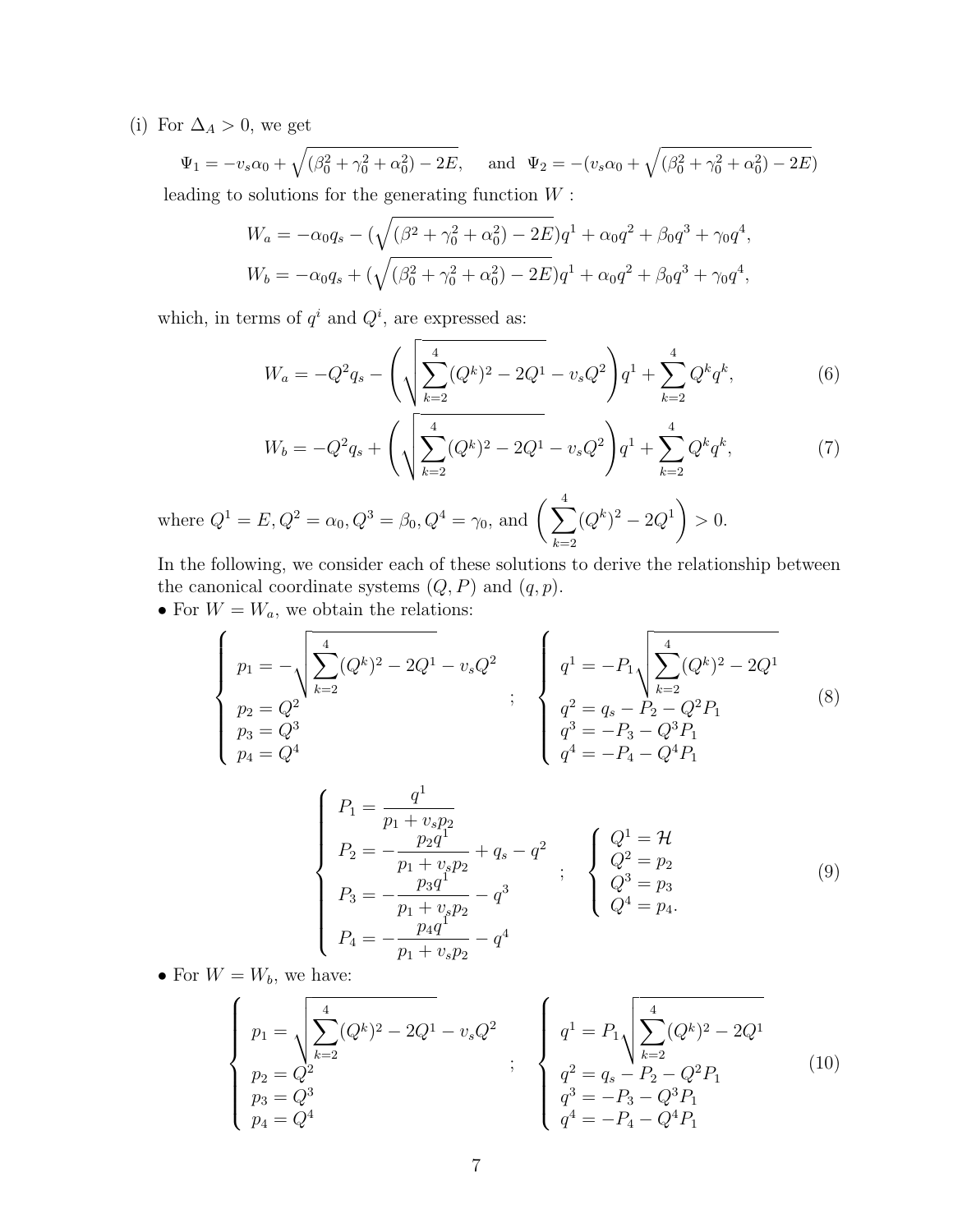<span id="page-7-0"></span>
$$
\begin{cases}\nP_1 = \frac{q^1}{p_1 + v_s p_2} \\
P_2 = -\frac{p_2 q^1}{p_1 + v_s p_2} + q_s - q^2 \\
P_3 = -\frac{p_3 q^1}{p_1 + v_s p_2} - q^3 \\
P_4 = -\frac{p_4 q^1}{p_1 + v_s p_2} - q^4\n\end{cases};\n\begin{cases}\nQ^1 = \mathcal{H}_A \\
Q^2 = p_2 \\
Q^3 = p_3 \\
Q^4 = p_4.\n\end{cases}
$$
\n(11)

Defined in the coordinate system  $(Q, P)$ , the Alcubierre symplectic form and the vector field are given, respectively, as:

$$
\omega_A = \sum_{\nu=1}^4 dP_{\nu} \wedge dQ^{\nu}, \ X_{\mathcal{H}_A} := \{ \mathcal{H}_A, . \} = -\frac{\partial}{\partial P_1}.
$$

In this condition, a tensor field  $T_A$  of  $(1, 1)$ -type can be expressed as:

$$
T_A = \sum_{\nu=1}^4 Q^{\nu} \left( \frac{\partial}{\partial P_{\nu}} \otimes dP_{\nu} + \frac{\partial}{\partial Q^{\nu}} \otimes dQ^{\nu} \right).
$$

Taking  $x_{\nu} = Q^{\nu}$  and  $x_{\nu+4} = P_{\nu}$  in Lemma [1,](#page-2-0) where  $\nu = 1, 2, 3, 4$ , the tensor field  $T_A$ takes the form :

$$
T_A = \sum_{\nu=1}^4 Q^{\nu} \left( \frac{\partial}{\partial P_{\nu}} \otimes dP_{\nu} + \frac{\partial}{\partial Q^{\nu}} \otimes dQ^{\nu} \right) = \sum_{i,j=1}^{2n} (T_A)^i_j \frac{\partial}{\partial x^i} \otimes dx^j,
$$

with  $x \equiv (Q^1, ..., Q^4, P_1, ..., P_4)$ . The matrix  $(T_A)^i_j$  is given by

$$
(T_A)^i_j = \left(\begin{array}{ccc} {}^t G & O \\ O & G \end{array}\right), \quad G = \left(\begin{array}{cccc} Q^1 & 0 & 0 & 0 \\ 0 & Q^2 & 0 & 0 \\ 0 & 0 & Q^3 & 0 \\ 0 & 0 & 0 & Q^4 \end{array}\right).
$$

The tensor  $T_A$  satisfies  $\mathcal{L}_{X_{\mathcal{H}_{A}}}T_A=0$ ,  $\mathcal{N}_{T_A}=0$  and  $degQ^{\nu}=2$  proving that  $T_A$  is a recursion operator of  $X_{\mathcal{H}_A}$ . The constants of motion are :

$$
Tr(T_A^h) = 2((Q^1)^h + (Q^2)^h + (Q^3)^h + (Q^4)^h), \quad h \in \mathbb{N}.
$$

Reverting back to the original coordinate system  $(q, p)$ , the generating functions  $W_a$ and  $W_b$  lead to the following result for the Alcubierre metric  $ds^2 = -(dq^1)^2 + (dq^2$  $v_s dq^1)^2 + (dq^3)^2 + (dq^4)^2$ :

Proposition 1. Provided the conditions

(1) 
$$
\frac{\dot{v}_s}{v_s} = -\frac{1}{q^1};
$$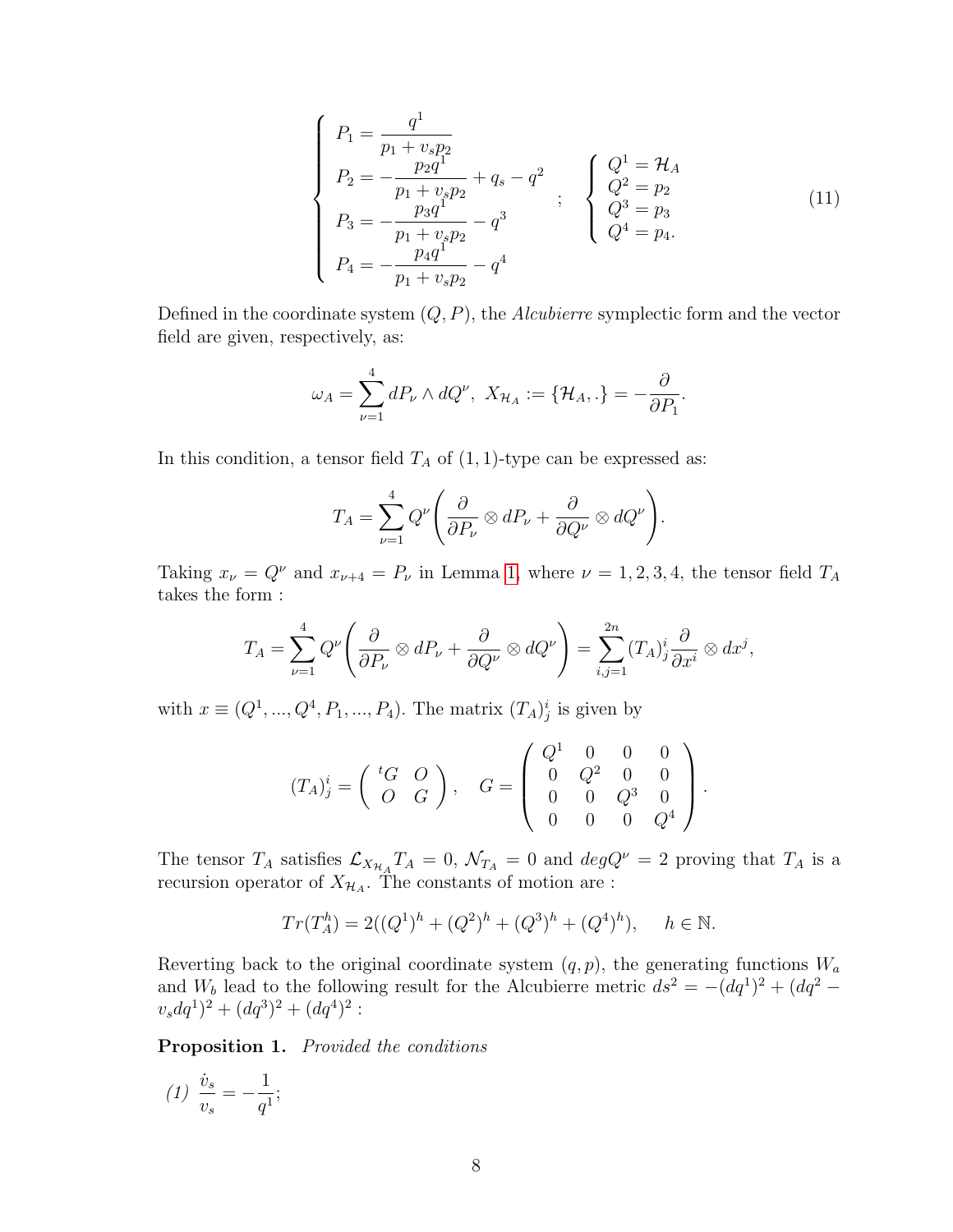$$
(2)\ \frac{\ddot{v}_s}{\dot{v}_s}v_s^{h-1} = \left(\frac{p_1}{p_2}\right)^{h-1}(p_1+v_sp_2)^{h-1}, \quad h \in \mathbb{N},
$$

then, the Hamiltonian vector field has a recursion operator  $T_A$  given by

<span id="page-8-0"></span>
$$
T_A = \sum_{\mu,\nu=1}^4 \left( \tilde{M}^{\nu}_{\mu} \frac{\partial}{\partial q^{\nu}} \otimes dq^{\mu} + \tilde{N}^{\nu}_{\mu} \frac{\partial}{\partial p_{\nu}} \otimes dp_{\mu} + \tilde{L}^{\nu}_{\mu} \frac{\partial}{\partial q^{\nu}} \otimes dp_{\mu} + \tilde{R}^{\nu}_{\mu} \frac{\partial}{\partial p_{\nu}} \otimes dq^{\mu} \right), \tag{12}
$$

with the corresponding constants of motion

$$
Tr(T_A^h) = \mathcal{H}^h + 2(p_2^h + p_3^h + p_4^h) + \left(\frac{\mathcal{H}p_1}{p_1 + v_s p_2}\right)^h + \left(\frac{v_s p_2 q^1 (\mathcal{H} - p_2)}{(p_1 + v_s p_2)^2}\right)^h + (v_s p_2 \mathcal{H})^h,
$$

 $h \in \mathbb{N}$ , where the coordinate dependent quantities  $\tilde{M}_{\mu}^{\nu}, \tilde{N}_{\mu}^{\nu}, \tilde{L}_{\mu}^{\nu}$  and  $\tilde{R}_{\mu}^{\nu}$  are expressed as follows:

$$
\begin{cases}\n\tilde{M}_{1}^{1} = Jp_{1}\mathcal{H}_{A} \\
\tilde{M}_{1}^{2} = p_{2}[J(p_{2} - \mathcal{H}_{A}) - v_{s}] \\
\tilde{M}_{1}^{k} = Jp_{k}(p_{k} - \mathcal{H}_{A}), \quad k = 3, 4 \quad ; \\
\tilde{M}_{j}^{j} = p_{j}, \quad j = 2, 3; 4 \\
\tilde{M}_{m}^{m} = 0, \quad otherwise, \\
\begin{cases}\n\tilde{L}_{1}^{k} = -\tilde{L}_{k}^{1} = J^{2}p_{k}q^{1}(p_{k} - \mathcal{H}_{A}), \quad k = 2, 3, 4 \\
\tilde{N}_{m}^{j} = p_{j}, \quad j = 2, 3; 4\n\end{cases}\n\end{cases}
$$
\n
$$
\begin{cases}\n\tilde{L}_{1}^{k} = -\tilde{L}_{k}^{1} = J^{2}p_{k}q^{1}(p_{k} - \mathcal{H}_{A}), \quad k = 2, 3, 4 \\
\tilde{N}_{m}^{m} = 0, \quad otherwise, \\
\tilde{L}_{2}^{j} = 0, \quad j = 1, 3; 4\n\end{cases}
$$
\n
$$
\begin{cases}\n\tilde{L}_{1}^{k} = -\tilde{L}_{k}^{1} = J^{2}p_{k}q^{1}(p_{k} - \mathcal{H}_{A}), \quad k = 2, 3, 4 \\
\tilde{L}_{j}^{j} = 0, \quad j = 1, 3; 4\n\end{cases}
$$
\n
$$
\begin{cases}\n\tilde{R}_{1}^{1} = \dot{v}_{s}p_{2}\mathcal{H}_{A} \\
\tilde{R}_{m}^{m} = 0, \quad otherwise, \\
\tilde{R}_{n}^{m} = 0, \quad otherwise, \\
n, m = 1, 2, 3, 4, \quad J = \frac{1}{p_{1} + v_{s}p_{2}}, \quad (p_{1} + v_{s}p_{2}) > 0.\n\end{cases}
$$

#### Proof.

Using  $(8)$  and  $(9)$ , or  $(10)$  and  $(11)$ , it is straightforward to obtain  $(12)$ . Furthermore, using conditions (1) and (2), we get  $\mathcal{L}_{X_{\mathcal{H}_A}}(Tr(T_A^h)) = 0$  proving that  $Tr(T_A^h)$  are constants of motion.  $\Box$ 

(ii) For  $\Delta_A = 0$ , we obtain the following double root  $\Psi = -v_s \alpha_0$  yielding

$$
W = -\alpha_0 q_s + \alpha_0 q^2 + \beta_0 q^3 + \gamma_0 q^4,
$$

or, equivalently,

$$
W = -Q^2 q_s + \sum_{k=2}^{4} Q^k q^k
$$

in terms of  $q^i$  and  $Q^i$ ,  $Q^2 = \alpha_0$ ,  $Q^3 = \beta_0$ , and  $Q^4 = \gamma_0$ , inducing the following relationship between the canonical coordinate systems  $(Q, P)$  and  $(q, p)$ :

$$
\left\{\n\begin{array}{l}\np_1 = -v_s Q^2 \\
p_2 = Q^2 \\
p_3 = Q^3 \\
p_4 = Q^4\n\end{array}\n\right.\n;\n\quad\n\left\{\n\begin{array}{l}\nq^2 = q_s - P_2 \\
q^3 = -P_3 \\
q^4 = -P_4\n\end{array}\n\right.\n;\n\quad\n\left\{\n\begin{array}{l}\nP_2 = q_s - q^2 \\
P_3 = -q^3 \\
P_4 = -q^4\n\end{array}\n\right.\n;\n\quad\n\left\{\n\begin{array}{l}\nQ^2 = p_2 \\
Q^3 = p_3 \\
Q^4 = p_4\n\end{array}\n\right.
$$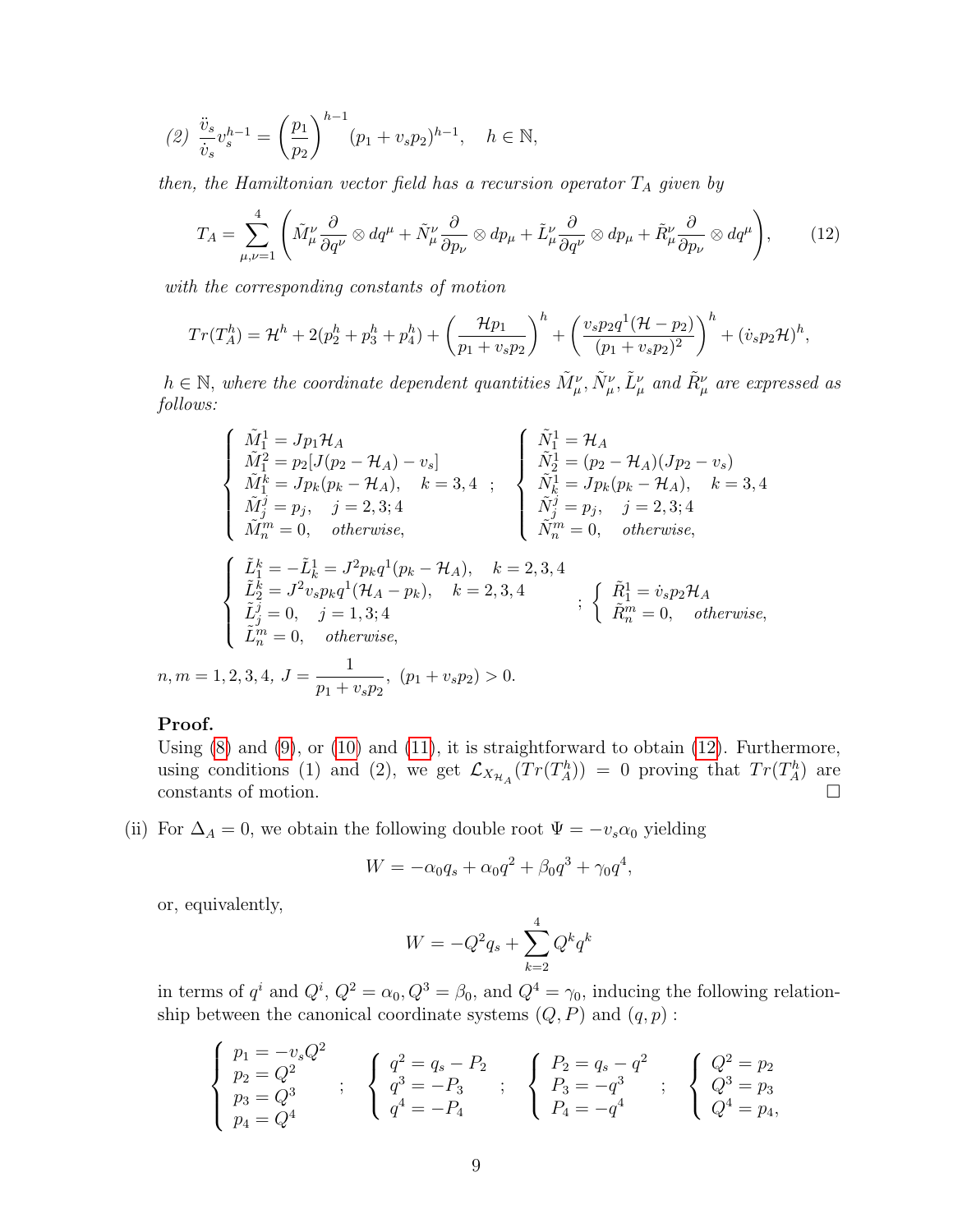and the Hamiltonian function  $\mathcal{H}_A$ 

$$
\mathcal{H}_A = \frac{1}{2} \sum_{k=2}^4 (Q^k)^2
$$

describing the dynamics of a free particle system in the coordinate system  $(Q, P)$ , and the associated Hamiltonian vector field

$$
X_{\mathcal{H}_A} = -\sum_{k=2}^4 Q^k \frac{\partial}{\partial P_k}.
$$

Since W does not depend on  $Q^1$  and  $P_1$ , the  $(1, 1)$ −tensor field  $T_A$  can be given as:

$$
T_A = \sum_{\nu=2}^4 Q^{\nu} \left( \frac{\partial}{\partial P_{\nu}} \otimes dP_{\nu} + \frac{\partial}{\partial Q^{\nu}} \otimes dQ^{\nu} \right).
$$

Then,  $T_A$  satisfies  $\mathcal{L}_{X_{\mathcal{H}_A}} T_A = 0$ ,  $\mathcal{N}_{T_A} = 0$  and  $deg Q^{\nu} = 2$  proving by Theorem [1](#page-2-1) that  $T_A$  is a recursion operator of  $X_{\mathcal{H}_A}$ , with the constants of motion

$$
Tr(T_A^h) = 2((Q^2)^h + (Q^3)^h + (Q^4)^h), \ h \in \mathbb{N}.
$$

In the original coordinate system  $(q, p)$ ,  $T_A$  becomes

$$
T_A = \sum_{\mu,\nu=1}^4 \left( A^{\nu}_{\mu} \frac{\partial}{\partial q^{\nu}} \otimes dq^{\mu} + B^{\nu}_{\mu} \frac{\partial}{\partial p_{\nu}} \otimes dp_{\mu} \right),
$$

where

$$
A = \begin{pmatrix} 0 & 0 & 0 & 0 \\ v_s p_2 & p_2 & 0 & 0 \\ 0 & 0 & p_3 & 0 \\ 0 & 0 & 0 & p_4 \end{pmatrix} \text{ and } B = \begin{pmatrix} 0 & -v_s p_2 & 0 & 0 \\ 0 & p_2 & 0 & 0 \\ 0 & 0 & p_3 & 0 \\ 0 & 0 & 0 & p_4 \end{pmatrix}
$$

,

and the constants of motion turn to be  $Tr(T_A^h) = 2(p_2^h + p_3^h + p_4^h)$ ,  $h \in \mathbb{N}$ .

## <span id="page-9-0"></span>4 Recursion operator of a Hamiltonian vector field in the Gödel metric

In this work, as matter of result comparison, we also consider the Gödel line element  $ds^2$  in dimensionless cylindrical coordinates [\[20\]](#page-19-0):

$$
ds^{2} = c^{2}dt^{2} - \frac{1}{1 + \left(\frac{r}{2a}\right)^{2}}dr^{2} - r^{2}\left(1 - \left(\frac{r}{2a}\right)^{2}\right)d\phi^{2} - dz^{2} + \frac{2r^{2}c^{2}}{a\sqrt{2}}dtd\phi,
$$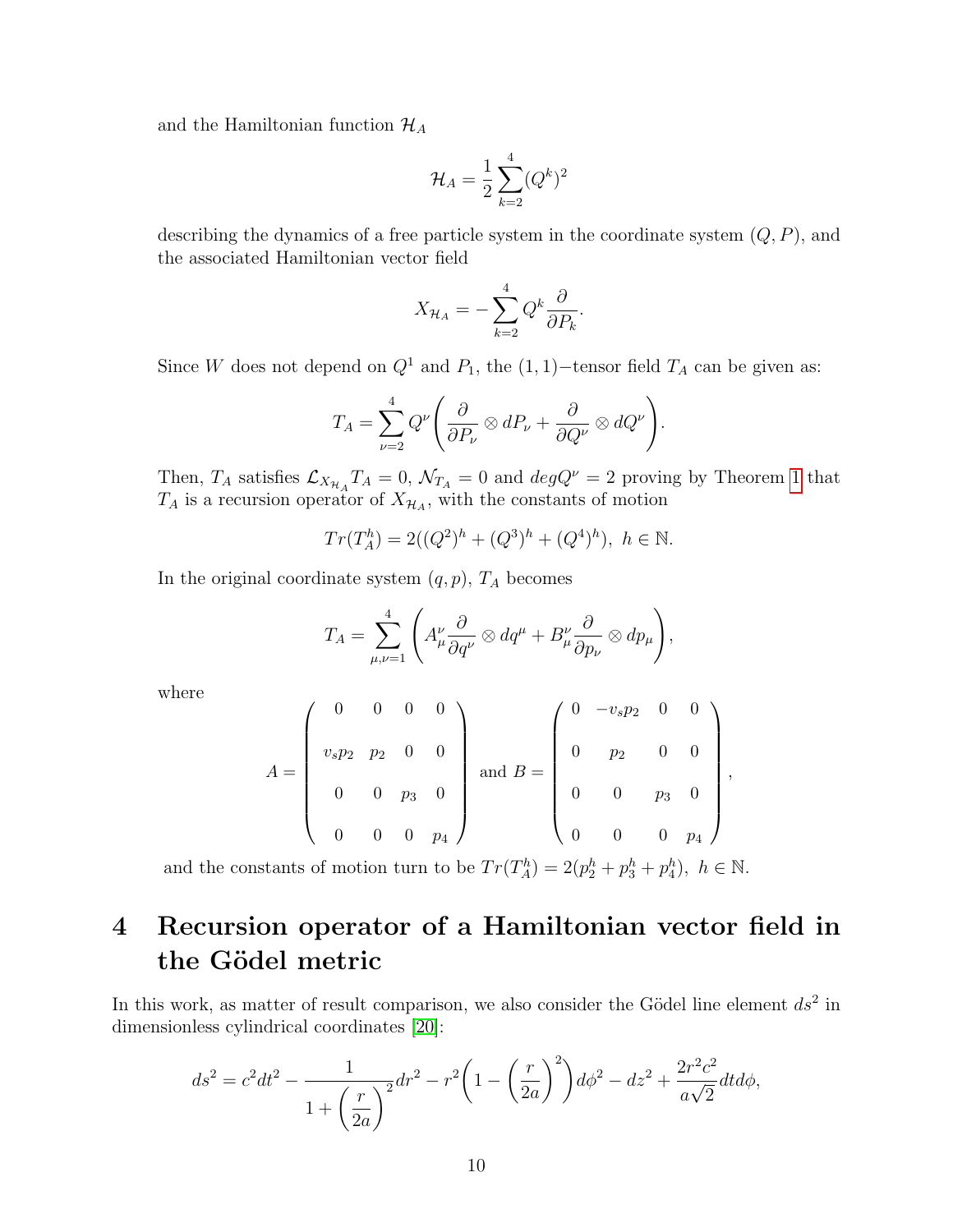where a is a parameter with units of length, which represents a characteristic distance. In particular,  $r = 2a$  represents the critical radius from which CTC can exist [22].

The corresponding tensor metric and its inverse are given, respectivily, by

$$
g_{\nu\mu} = \begin{pmatrix} 1 & 0 & \frac{r^2}{a\sqrt{2}} & 0 \\ 0 & -\frac{1}{1 + \left(\frac{r}{2a}\right)^2} & 0 & 0 \\ \frac{r^2}{a\sqrt{2}} & 0 & -r^2\left(1 - \left(\frac{r}{2a}\right)^2\right) & 0 \\ 0 & 0 & 0 & -1 \end{pmatrix}
$$
 and 
$$
g^{\nu\mu} = \begin{pmatrix} \frac{(2a)^2 - r^2}{(2a)^2 + r^2} & 0 & \frac{2a\sqrt{2}}{(2a)^2 + r^2} & 0 \\ 0 & -\frac{(2a)^2 + r^2}{(2a)^2} & 0 & 0 \\ \frac{2a\sqrt{2}}{(2a)^2 + r^2} & 0 & -\frac{(2a)^2}{r^2((2a)^2 + r^2)} & 0 \\ 0 & 0 & 0 & -1 \end{pmatrix},
$$

where we put  $c = 1$ .

Now, let the manifold  $Q = \mathbb{R}^4 := \{q^1 = t, q^2 = r, q^3 = \phi, q^4 = z\}$ , where  $t \in \mathbb{R}^4$  $(-\infty, +\infty), r \in (0, \infty), \phi \in (0, 2\pi),$  and  $z \in (-\infty, +\infty)$ , describe the configuration space, and  $\mathcal{T}^*\mathcal{Q} = \mathcal{Q} \times \mathbb{R}^4$  be the cotangent bundle with the local coordinates  $(q, p)$ . The natural symplectic form and its corresponding Poisson bivector are given, respectively, by:

$$
\omega_G = \sum_{\nu=1}^4 dp_{\nu} \wedge dq^{\nu}, \ \mathcal{P}_G = \sum_{\nu=1}^4 \frac{\partial}{\partial p_{\nu}} \wedge \frac{\partial}{\partial q^{\nu}},
$$

where  $\mathcal{TQ}$  is the tangent bundle.

In the cotangent bundule  $\mathcal{T}^{\ast}\mathcal{Q}$ , the Gödel metric takes the form:

<span id="page-10-0"></span>
$$
ds^{2} = (cdq^{1})^{2} - \frac{1}{1 + \left(\frac{q^{2}}{2a}\right)^{2}}(dq^{2})^{2} - (q^{2})^{2}\left(1 - \left(\frac{q^{2}}{2a}\right)^{2}\right)(dq^{3})^{2} - (dq^{4})^{2} + \frac{2(cq^{2})^{2}}{a\sqrt{2}}dq^{1}dq^{3}.
$$
 (13)

Assuming  $\frac{(q^2)^3}{8}$  $\frac{d^2y}{2a} \ll 1$ , the approximated line element of [\(13\)](#page-10-0) is given by

$$
ds^{2} = (cdq^{1})^{2} - (dq^{2})^{2} - (q^{2})^{2}(dq^{3})^{2} - 2(q^{2})^{2}\Omega_{G}dq^{1}dq^{2} - (dq^{4})^{2} + \mathcal{O}(\Omega_{G}^{2}),
$$

where  $\Omega_G =$ c  $\sqrt{2a}$ and  $\frac{q^2}{2}$  $rac{q}{2a} \ll 1.$ Setting  $c = 1$  leads to

<span id="page-10-1"></span>
$$
ds^{2} \simeq (dq^{1})^{2} - (dq^{2})^{2} - (q^{2})^{2}(dq^{3})^{2} - 2(q^{2})^{2}\Omega_{G}dq^{1}dq^{2} - (dq^{4})^{2} + \mathcal{O}(\Omega_{G}^{2}),
$$
 (14)

and the Hamiltonian function

$$
\mathcal{H}_G = \frac{1}{2((q^2)^2\Omega_G^2 + 1)}p_1^2 - \frac{1}{2}p_2^2 - \frac{1}{2(q^2)^2((q^2)^2\Omega_G^2 + 1)}p_3^2 + \frac{\Omega_G}{(q^2)^2\Omega_G^2 + 1}p_1p_3 - \frac{1}{2}p_4^2
$$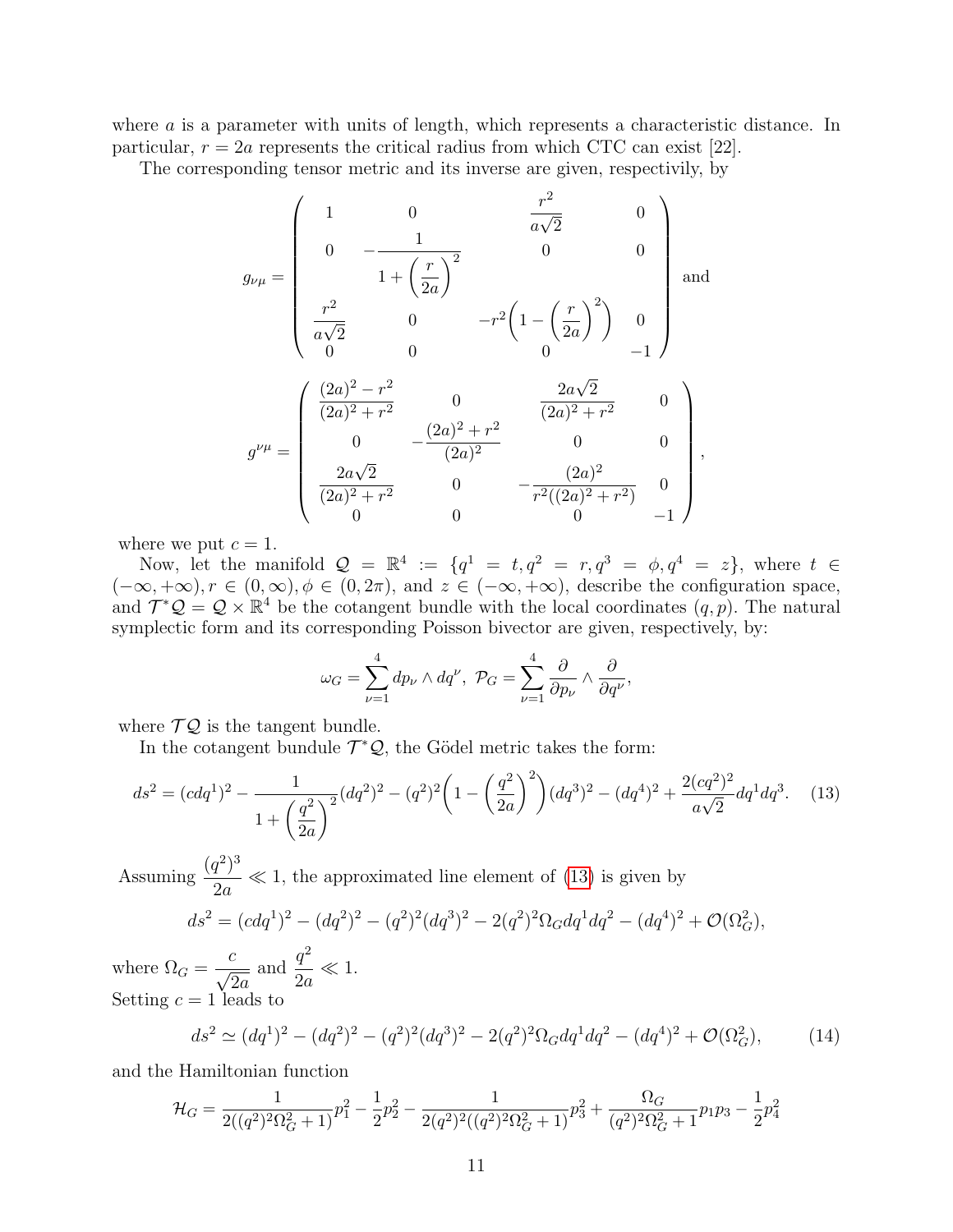with the associated Hamiltonian vector field given by

$$
X_{\mathcal{H}_G} = \sum_{\mu=1}^4 \left( U'_{\mu} \frac{\partial}{\partial q^{\mu}} - V'_{\mu} \frac{\partial}{\partial p_{\mu}} \right),
$$

where

$$
U'_{1} = \frac{1}{(q^{2})^{2} \Omega_{G}^{2} + 1} p_{1} + \frac{\Omega_{G}}{(q^{2})^{2} \Omega_{G}^{2} + 1} p_{3}, \quad U'_{2} = -p_{2},
$$
  
\n
$$
U'_{3} = \frac{\Omega_{G}}{(q^{2})^{2} \Omega_{G}^{2} + 1} p_{1} - \frac{1}{(q^{2})^{2} ((q^{2})^{2} \Omega_{G}^{2} + 1)} p_{3}, \quad U'_{4} = -p_{4},
$$
  
\n
$$
V'_{1} = V'_{2} = V'_{3} = 0, \text{ and } V'_{2} = \frac{(q^{2})^{2} \Omega_{G}^{2} (2p_{3}^{2} - (q^{2})^{2} p_{1}^{2}) + p_{3} (p_{3} - \Omega_{G}^{3} (q^{2})^{2} p_{1})}{(q^{2})^{3} ((q^{2})^{2} \Omega_{G}^{2} + 1)^{2}}.
$$

The vector field  $X_{\mathcal{H}_G}$  satisfies the required condition for a Hamiltonian system, *i.e.*,  $\iota_{X_{\mathcal{H}_G}}\omega_G =$  $-d\mathcal{H}_G$ . Hence, the triplet  $(\mathcal{T}^*\mathcal{Q}, \omega_G, \mathcal{H}_G)$  is a Hamiltonian system.

The Hamiltonian-Jacobi equation is given by

$$
E' = \frac{1}{2((q^2)^2 \Omega_G^2 + 1)} \left(\frac{\partial W_1'}{\partial q^1}\right)^2 - \frac{1}{2} \left(\frac{\partial W_2'}{\partial q^2}\right)^2 - \frac{1}{2(q^2)^2 ((q^2)^2 \Omega_G^2 + 1)} \left(\frac{\partial W_3'}{\partial q^3}\right)^2 + \frac{\Omega_G}{(q^2)^2 \Omega_G^2 + 1} \frac{\partial W_1'}{\partial q^1} \frac{\partial W_3'}{\partial q^3} - \frac{1}{2} \left(\frac{\partial W_4'}{\partial q^4}\right)^2,
$$

where E' is a constant, and  $W' = \sum$ 4  $\mu=1$  $W'_{\mu}(q^{\mu})$  is the generating function.

As the Hamiltonian function  $\mathcal{H}_{\mathcal{G}}$  does not include  $q^1, q^2$ , and  $q^3$ , we can set:

$$
\frac{dW_1'}{dq^1} = \eta', \ \frac{dW_3'}{dq^3} = \theta', \ \frac{dW_4'}{dq^4} = \vartheta',
$$

yielding

$$
E' = \frac{1}{2((q^2)^2 \Omega_G^2 + 1)} \eta'^2 - \frac{1}{2} \left(\frac{dW'_2}{dq^2}\right)^2 - \frac{1}{2(q^2)^2 ((q^2)^2 \Omega_G^2 + 1)} \theta'^2
$$
  
+ 
$$
\frac{\Omega_G}{(q^2)^2 \Omega_G^2 + 1} \eta' \theta' - \frac{1}{2} \vartheta'^2,
$$

where  $\eta', \theta'$ , and  $\theta'$  are constants such that the following conditions are satisfied:

(i) 
$$
\frac{\eta'^2}{2E' + \vartheta'^2} \ll 1
$$
, with  $(2E' + \vartheta'^2) > 0$ , (ii)  $\frac{(\Omega_G \theta')^2}{2E' + \vartheta'^2} \ll \frac{1}{4}$ , (iii)  $\frac{\eta' \theta'}{2E' + \vartheta'^2} \simeq \frac{1}{2\Omega_G^2}$ .

Thereafter, we get

<span id="page-11-0"></span>
$$
\left(\frac{dW_2'}{dq^2}\right)^2 = \frac{1}{(q^2)^2 \Omega_G^2 + 1} f(q^2),\tag{15}
$$

where

$$
f(q^2) = -(2E' + \vartheta'^2)\Omega_G^2(q^2)^4 + (-(2E + \vartheta'^2) + \eta'^2 + 2\eta'\theta'\Omega_G)(q^2)^2 - \theta'^2.
$$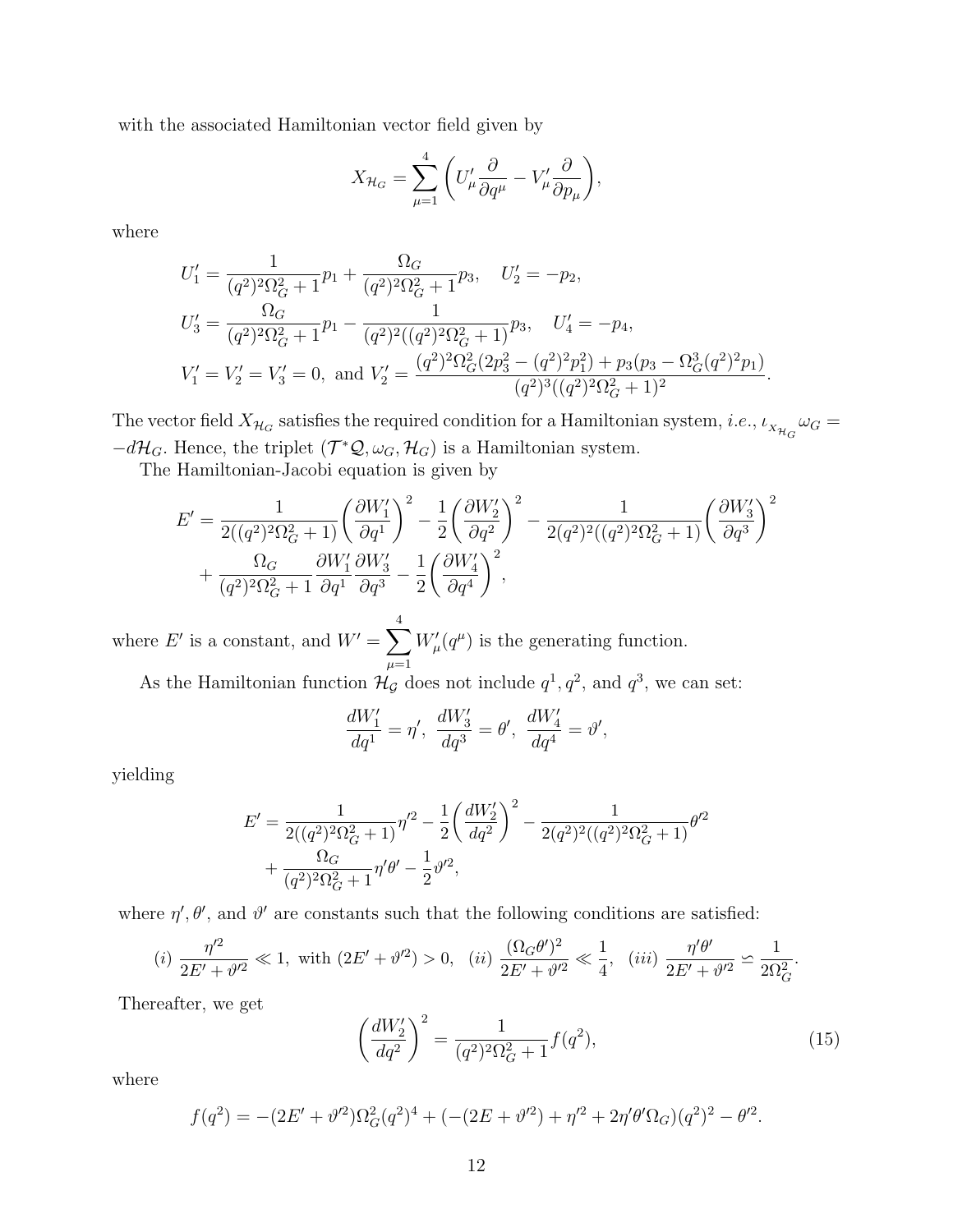Putting  $Z = (q^2)^2$  and considering the above condition (*i*), f takes the form

$$
f(Z) = -(2E' + \vartheta'^2)\Omega_G^2 Z^2 + (-(2E' + \vartheta'^2) + 2\eta'\theta'\Omega_G)Z - \theta'^2,
$$

with  $\Delta_G = (2E' + \vartheta'^2)[(2E' + \vartheta'^2) - 4\eta'\Phi - 4\Phi^2], \Phi = \theta'\Omega_G.$ After computation and using the condition  $(ii)$ , we obtain  $\Delta_G = 16(2E' + \vartheta'^2) > 0$  affording

$$
Z_1 = \frac{\eta'\theta'}{(2E' + \vartheta'^2)\Omega_G} + \frac{1}{2\Omega_G^2} \text{ and } Z_2 = \frac{\eta'\theta'}{(2E' + \vartheta'^2)\Omega_G} - \frac{3}{2\Omega_G^2}.
$$

Using the third condition  $(iii)$ , we get

$$
f(q^2) = \frac{(2E' + \vartheta'^2)}{\Omega_G^2} (1 - (q^2)^2 \Omega_G^2) ((q^2)^2 \Omega_G^2 + 1),
$$

with  $(q^2)^2 \Omega_G^2 \ll 1$ . Thus, [\(15\)](#page-11-0) becomes

$$
\frac{dW_2'}{dq^2} = \frac{\sqrt{2E' + \vartheta'^2}}{\Omega_G} \sqrt{(1 - (q^2)^2 \Omega_G^2)} \simeq \frac{\sqrt{2E' + \vartheta'^2}}{\Omega_G} \left(1 - \frac{1}{2}(q^2)^2 \Omega_G^2\right), \ W_2'(0) = 0
$$

affording

$$
W_2' \simeq \frac{\sqrt{2E' + \vartheta'^2}}{\Omega_G} q^2 \left( 1 - \frac{1}{6} \Omega_G^2(q^2)^3 \right) \simeq \frac{\sqrt{2E' + \vartheta'^2}}{\Omega_G} q^2.
$$

Putting  $Q^1 = E', Q^2 = \eta', Q^3 = \theta'$ , and  $Q^4 = \vartheta'$ , we have

$$
W' \simeq Q^2 q^1 + \frac{\sqrt{2Q^1 + (Q^4)^2}}{\Omega_G} q^2 + Q^3 q^3 + Q^4 q^4.
$$

Then, we obtain the following relationship between the canonical coordinate systems  $(Q, P)$  and  $(q, p)$ :

<span id="page-12-0"></span>
$$
\begin{cases}\n p_1 = Q^2 \\
 p_2 = \frac{\sqrt{2Q^1 + (Q^4)^2}}{\Omega_G} \\
 p_3 = Q^3 \\
 p_4 = Q^4\n\end{cases},\n\begin{cases}\n q^1 = -P_2 \\
 q^2 = -P_1 \Omega_G \sqrt{2Q^1 + (Q^4)^2} \\
 q^3 = -P_3 \\
 q^4 = -P_4 + Q^4 P_1\n\end{cases}
$$
\n(16)

<span id="page-12-1"></span>
$$
\begin{cases}\nP_1 = -\frac{q^1}{\Omega_G^2 p_2} \\
P_2 = -q^1 \\
P_3 = -q^3 \\
P_4 = -\frac{p_4 q^2}{\Omega_G^2 p_2} - q^4\n\end{cases};\n\begin{cases}\nQ^1 = \mathcal{H}'_G \\
Q^2 = p_1 \\
Q^3 = p_3 \\
Q^4 = p_4.\n\end{cases}
$$
\n(17)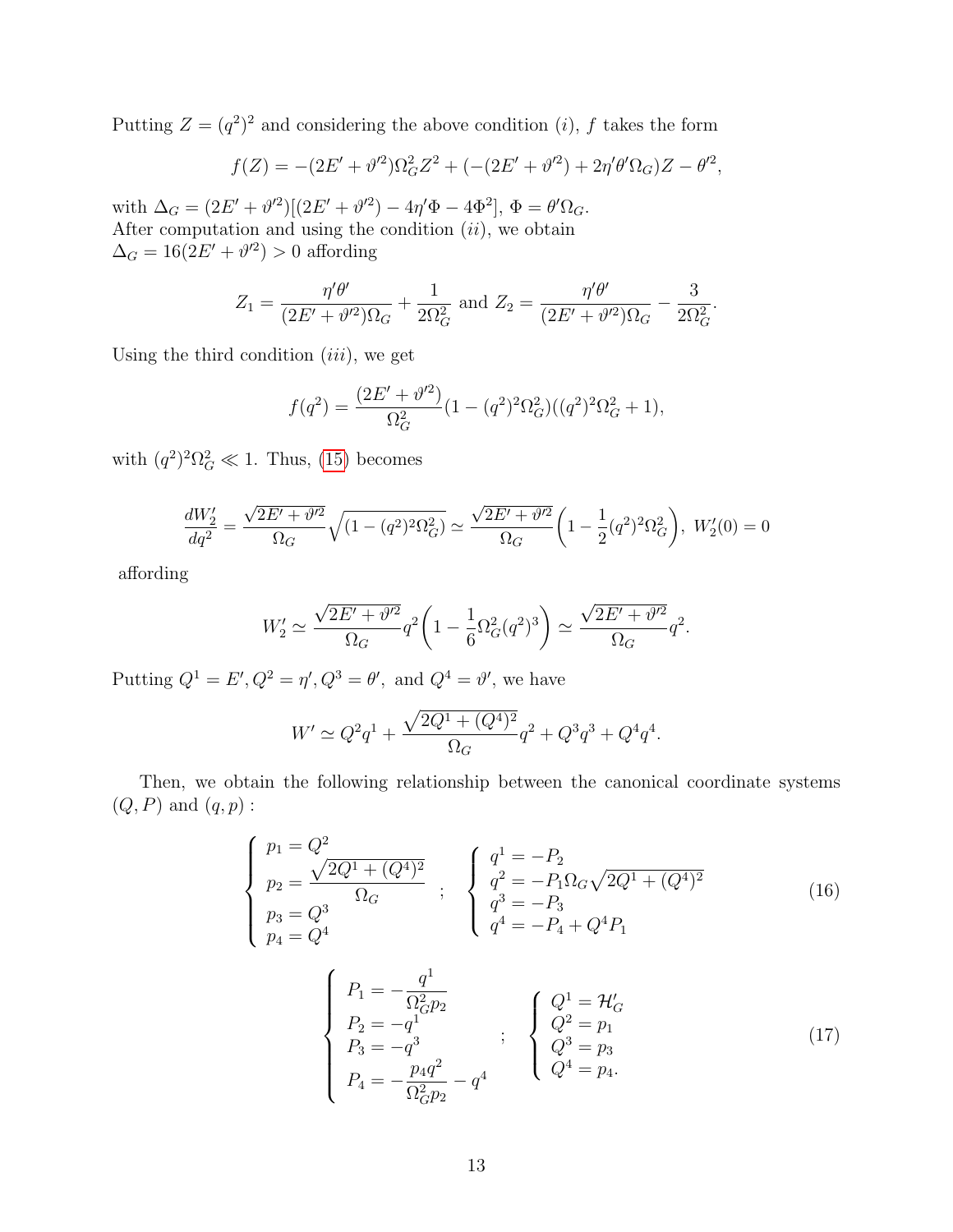In terms of the canonical coordinate system  $(Q, P)$ , the vector field  $X_{\mathcal{H}_G}$  and the symplectic form  $\omega_G$  are written as:

$$
X_{\mathcal{H}_G} = \{ \mathcal{H}_G, . \} = -\frac{\partial}{\partial P_1}; \quad \omega_G = \sum_{\nu=1}^4 dP_\nu \wedge dQ^\nu.
$$

By the Lemma [1,](#page-2-0) a  $(1, 1)$ −tenseur field  $T_G$  can be expressed as:

$$
T_G = \sum_{\nu=1}^4 Q^{\nu} \bigg( \frac{\partial}{\partial P_{\nu}} \otimes dP_{\nu} + \frac{\partial}{\partial Q^{\nu}} \otimes dQ^{\nu} \bigg),
$$

where the constants of motion are:

$$
Tr(T_G^h) = 2((Q^1)^h + (Q^2)^h + (Q^3)^h + (Q^4)^h), \ h \in \mathbb{N}.
$$

We arrive at:

Proposition 2. Under the condition

<span id="page-13-0"></span>
$$
V_2^{\prime h} \simeq \left(\frac{p_2^2}{q^2}\right)^h, \ h \in \mathbb{N},\tag{18}
$$

the Hamiltonian vector field  $X_{\mathcal{H}_G}$  in the Gödel metric [\(14\)](#page-10-1) has a recursion operator  $T_G$  in the original coordinate system  $(q, p)$  given by

$$
T_G = \sum_{\mu,\nu=1}^4 \left( \tilde{A}^{\nu}_{\mu} \frac{\partial}{\partial q^{\nu}} \otimes dq^{\mu} + \tilde{B}^{\nu}_{\mu} \frac{\partial}{\partial p_{\nu}} \otimes dp_{\mu} + \tilde{C}^{\nu}_{\mu} \frac{\partial}{\partial q^{\nu}} \otimes dp_{\mu} + \tilde{D}^{\nu}_{\mu} \frac{\partial}{\partial p_{\nu}} \otimes dq^{\mu} \right),
$$

where

$$
\begin{cases}\n\tilde{A}_{j}^{j} = p_{j} \\
\tilde{A}_{2}^{2} = \mathcal{H}_{G} \left( 1 + q^{2} V_{2}' S \right) \\
\tilde{A}_{2}^{4} = -p_{4} p_{2} S \left( \mathcal{H}_{G} + U_{4}' \right) \\
\tilde{A}_{n}^{m} = 0, \quad otherwise \\
\begin{cases}\n\tilde{C}_{i}^{2} = \mathcal{H}_{G} U_{i}' p_{2} S, & k = 1, 2, 3 \\
\tilde{A}_{n}^{m} = 0, & otherwise\n\end{cases} \\
\tilde{C}_{2}^{2} = \mathcal{H}_{G} U_{i}' q^{2} S, & i = 1, 3 \\
\tilde{C}_{2}^{2} = \mathcal{H}_{G} q^{2} \Omega_{G}^{2} S \left( -p_{2} + U_{2}'^{3} S \right) \\
\tilde{C}_{4}^{2} = -p_{4} S \left( \mathcal{H}_{G} + U_{4}' \right) \\
\tilde{C}_{2}^{4} = p_{4} S \left( \mathcal{H}_{G} + U_{4}' \right) \\
\tilde{C}_{n}^{4} = p_{4} S \left( \mathcal{H}_{G} + U_{4}' \right) \\
\tilde{C}_{n}^{m} = 0, \quad otherwise,\n\end{cases}; \quad \begin{cases}\n\tilde{D}_{2}^{2} = \mathcal{H}_{G} V_{2}' p_{2} S; \\
\tilde{D}_{n}^{m} = 0, & otherwise, \\
\tilde{D}_{n}^{m} = 0, & otherwise,\n\end{cases}; S = \frac{1}{\Omega_{G}^{2} p_{2}^{2}},\n\end{cases}
$$

 $\Omega_G^2 p_2^2 > 0, n, m = 1, 2, 3, 4.$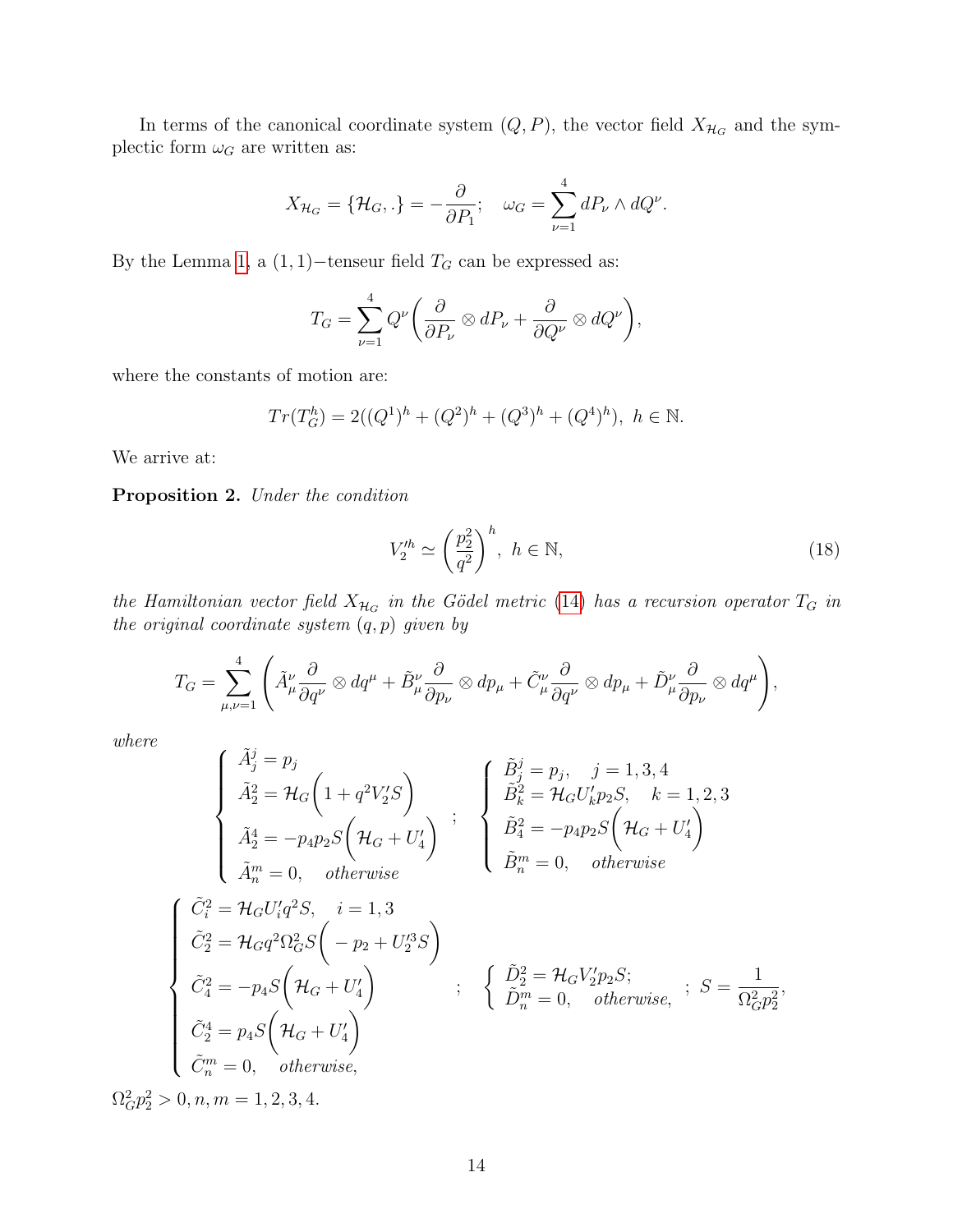The constants of motion in the original coordinate system  $(q, p)$  are  $Tr(T_G^h)$ ,  $h \in \mathbb{N}$ :

$$
Tr(T_G^h) = 2(p_2^h + p_3^h + p_4^h) + \mathcal{H}_G^h \left(1 + \frac{q^2 V_2'}{\Omega_G^2 p_2^2}\right)^h + \left(-\frac{\mathcal{H}_G}{\Omega_G^2}\right)^h + \left(-\frac{\mathcal{H}_G q^2}{p_2}\right)^h \left(1 + \frac{1}{\Omega_G^2}\right)^h + \left(\frac{\mathcal{H}_G V_2'}{\Omega_G^2 p_2}\right)^h.
$$

#### Proof.

Using [\(16\)](#page-12-0) and [\(17\)](#page-12-1), and after some computations, we obtain [\(2\)](#page-13-0).

In addition, from condition [\(18\)](#page-13-0)

$$
\mathcal{L}_{X_{\mathcal{H}_G}}(Tr(T_G^h)) = 0.
$$

Hence,

$$
2(p_2^h + p_3^h + p_4^h) + \mathcal{H}_G^h \left(1 + \frac{q^2 V_2'}{\Omega_G^2 p_2^2}\right)^h + \left(-\frac{\mathcal{H}_G}{\Omega_G^2}\right)^h + \left(-\frac{\mathcal{H}_G q^2}{p_2}\right)^h \left(1 + \frac{1}{\Omega_G^2}\right)^h + \left(\frac{\mathcal{H}_G V_2'}{\Omega_G^2 p_2}\right)^h
$$
 are constants of motion.

It is worth noticing that in the coordinate system  $(Q, P)$ , for  $\Delta_A > 0$ , the Alcubierre and Gödel metrics have the same Hamiltonian vector field  $X_H$  and the same recursion operator T, which thus induce the same dynamics.

### <span id="page-14-0"></span>5 Master symmetries

Provided the above common dynamical characteristics, let us consider the Hamiltonian system  $(\mathcal{T}^*\mathcal{Q}, \omega, Q^1)$ , for which the Hamiltonian function H, the vector field  $X_0$ , the symplectic form  $\omega$ , and the bivector field are given in both the Alcubierre and Gödel metrics by:

$$
H = Q^1; \quad X_0 = \{Q^1, \ldots\} = -\frac{\partial}{\partial P_1}; \quad \omega = \sum_{\nu=1}^4 dP_\nu \wedge dQ^\nu; \quad \mathcal{P} = \sum_{\nu=1}^4 \frac{\partial}{\partial P_\nu} \wedge \frac{\partial}{\partial Q^\nu}.
$$

Introduce the vector fields  $Y_j \in \mathcal{T}^*Q$ ,

$$
Y_j = \sum_{\nu=1}^4 (Q^{\nu})^j \left( (j+1) P_{\nu} \frac{\partial}{\partial P_{\nu}} - Q^{\nu} \frac{\partial}{\partial Q^{\nu}} \right), \quad j \in \mathbb{N},
$$

satisfying the relation

$$
\iota_{Y_j}\omega=-d\tilde{H}_j,\quad\text{with}\quad \tilde{H}_j=-\sum_{\nu=1}^4(Q^\nu)^{j+1}P_\nu.
$$

The symplectic structure  $\omega$  generates a set of Hamiltonian systems on the same manifold  $\mathcal{T}^{\ast}\mathcal{Q}$ . The Lie bracket between the vector fields  $X_i$  and  $Y_j$  obeys the relations

<span id="page-14-1"></span>
$$
[X_i, Y_j] = X_{i+j}, \quad [X_i, X_{i+j}] = 0, \quad \text{with} \quad X_{i+j} = -(j+1)(i+j+1)(Q^1)^{i+j} \frac{\partial}{\partial P_1}, \ i, j \in \mathbb{N}. \tag{19}
$$

This is well illustrated in Fig 1. In differential geometric terms,  $Y_j$  and  $H_j$  are called *master* symmetries for  $X_i$  and master integrals, respectively, [\[7,](#page-18-11) [8,](#page-18-12) [10,](#page-18-9) [27,](#page-19-12) [28\]](#page-19-14).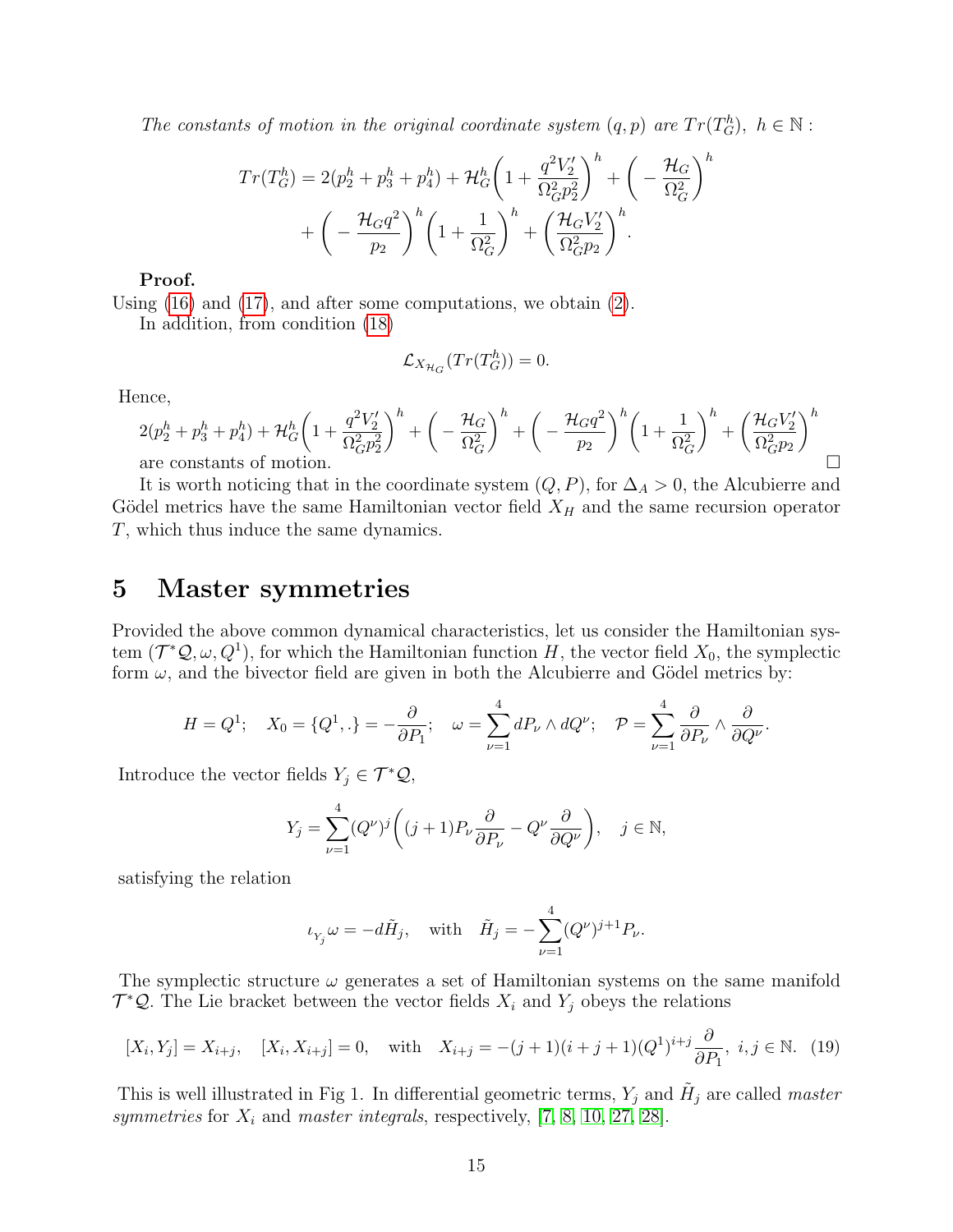

Figure 1: Diagrammatical illustration of equation [\(19\)](#page-14-1).

From the master integrals  $\tilde{H}_j$ , we can generate a family of Hamiltonian functions:

$$
H_{i+j} := \{H_i, \tilde{H}_j\} = (i+1)(Q^1)^{i+j+1}, \text{ with } H_0 = H, \ i, j \in \mathbb{N}.
$$

The recursion operator T,

$$
T = \sum_{\nu=1}^{4} Q^{\nu} \left( \frac{\partial}{\partial P_{\nu}} \otimes dP_{\nu} + \frac{\partial}{\partial Q^{\nu}} \otimes dQ^{\nu} \right),
$$

can be written as:

$$
T=\mathcal{P}_1\circ \mathcal{P}^{-1},
$$

where

$$
\mathcal{P}_1 = \sum_{\nu=1}^4 Q^{\nu} \frac{\partial}{\partial P_{\nu}} \wedge \frac{\partial}{\partial Q^{\nu}}
$$

and  $P$  are two compatible Poisson bivectors with vanishing Schouten-Nijenhuis bracket  $[\mathcal{P}, \mathcal{P}_1]_{NS} = 0.$ 

Now, introducing the following Poisson bracket  $\{.,.\}_1$ 

$$
\{f,g\}_1 := \sum_{\nu=1}^4 Q^{\nu} \left( \frac{\partial f}{\partial P_{\nu}} \frac{\partial g}{\partial Q^{\nu}} - \frac{\partial f}{\partial Q^{\nu}} \frac{\partial g}{\partial P_{\nu}} \right),\,
$$

with respect to the symplectic form  $\omega_1 = \sum$ 4  $\nu = 1$  $(Q^{\nu})^{-1}dP_{\nu} \wedge dQ^{\nu}$ , we get

$$
X_i = \{\bar{H}_{i\cdot},\cdot\} = \{\bar{H}_{i+1},\cdot\}_1, \ \bar{H}_0 = H, \ \bar{H}_1 = \ln(Q^1), \ \bar{H}_j = -\frac{1}{j(Q^1)^j}, \ Q^1 \neq 0, \ X_0 = 0
$$

− ∂  $\frac{\partial}{\partial P_1}$ ,  $X_1 = -$ 1  $Q^1$  $\partial$  $\frac{\partial}{\partial P_1}, X_j = -$ 1  $(Q^{1})^{j+1}$ ∂  $\frac{\partial}{\partial P_1}$ ,  $j = 2, 3, ..., n; n, i \in \mathbb{N}$ , proving that  $X_i$ are bi-Hamiltonian vector fields defined by the two Poisson bivectors  $P$  and  $P_1$ . Then, the quadruple  $(Q, \mathcal{P}, \mathcal{P}_1, X_i)$  is a bi-Hamiltonian system for each *i*.

In addition, we have

$$
\mathcal{L}_{Y_0}(\mathcal{P})=0
$$
,  $(\tilde{\alpha}=0)$ ,  $\mathcal{L}_{Y_0}(\mathcal{P}_1)=-\sum_{\nu=1}^4 Q^{\nu} \frac{\partial}{\partial P_{\nu}} \wedge \frac{\partial}{\partial Q^{\nu}}$ ,  $(\tilde{\beta}=-1)$ ,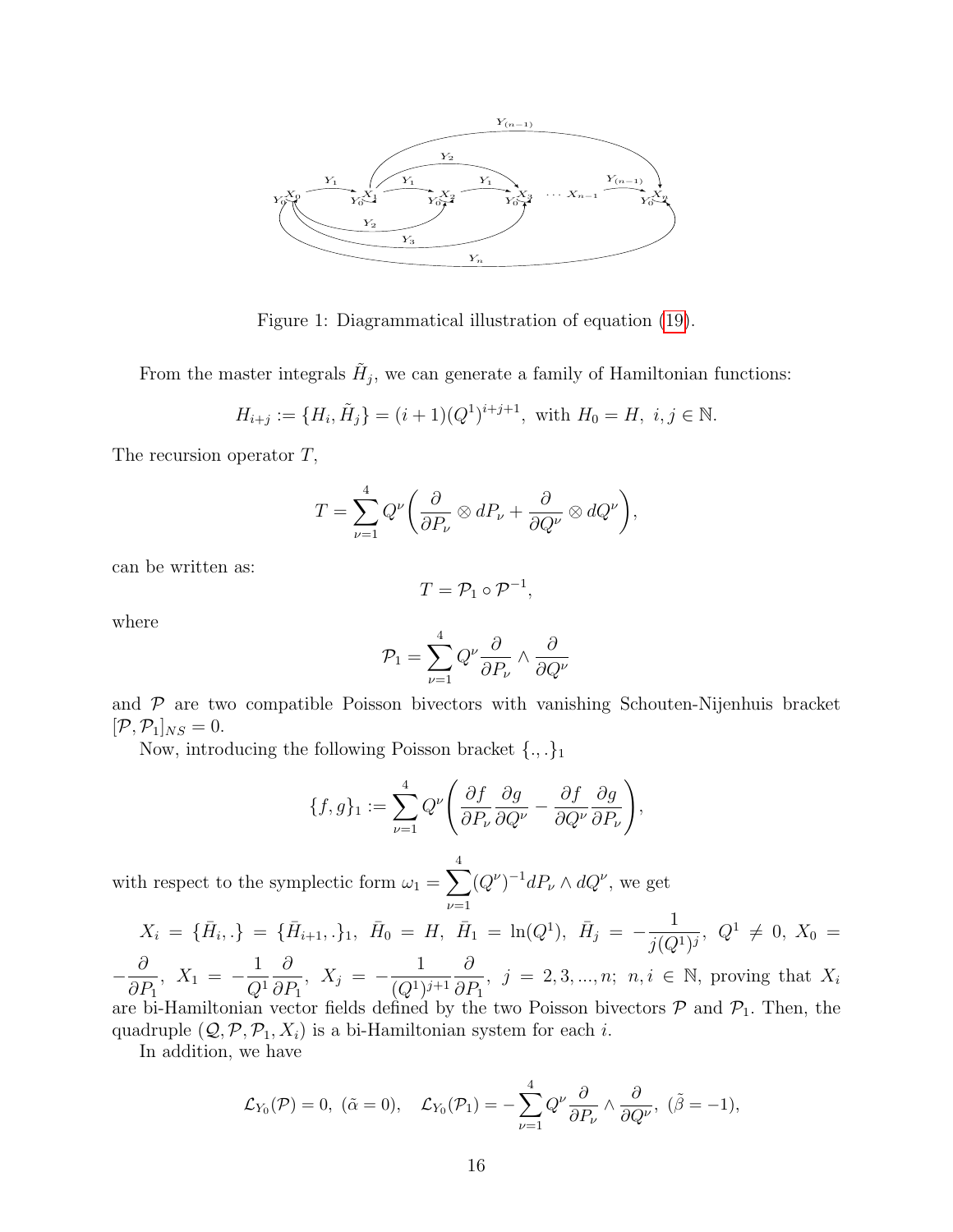$$
\mathcal{L}_{Y_0}(H) = -Q^1 = -H, \; (\tilde{\gamma} = -1).
$$

We conclude that the vector field

$$
Y_0 = \sum_{\nu=1}^4 \left( P_{\nu} \frac{\partial}{\partial P_{\nu}} - Q^{\nu} \frac{\partial}{\partial Q^{\nu}} \right),
$$

is conformal symmetry for  $P, P_1$  and H [\[10\]](#page-18-9). Defining now the families of quantities  $X'_h$ ,  $Y'_h$ ,  $\mathcal{P}'_h$ ,  $\omega'_h$  and  $dH'_h$  by

$$
X'_{h} := T^{h} X_{0}, \ \mathcal{P}'_{h} := T^{h} \mathcal{P}, \ \omega'_{h} := (T^{*})^{h} \omega', \ Y_{h} := T^{h} Y_{0}, \ dH'_{h} := (T^{*})^{h} dH, \quad h \in \mathbb{N},
$$

where  $T^* := \mathcal{P}^{-1} \circ \mathcal{P}_1$  is the adjoint of T, we get

$$
\mathcal{P}'_h = \sum_{\nu=1}^4 (Q^{\nu})^h \frac{\partial}{\partial P_{\nu}} \wedge \frac{\partial}{\partial Q^{\nu}}, \ Y'_h = \sum_{\nu=1}^4 (Q^{\nu})^h \left( P_{\nu} \frac{\partial}{\partial P_{\nu}} - Q^{\nu} \frac{\partial}{\partial Q^{\nu}} \right), \ X'_h = -(Q^1)^h \frac{\partial}{\partial P_1},
$$
  

$$
\omega'_h = \sum_{\nu=1}^4 (Q^{\nu})^h dP_{\nu} \wedge dQ^{\nu}, \ dH'_h = (Q^1)^h dQ^1 \text{ and } H'_h = \frac{1}{h+1} (Q^1)^{h+1}
$$

leading to the following plethora of conserved quantities:

$$
\mathcal{L}_{Y'_{h}}(Y'_{l}) = (h - l)Y'_{l+h}, \ \mathcal{L}_{Y'_{h}}(X'_{l}) = -(l+1)X'_{l+h}, \ \mathcal{L}_{Y'_{h}}(\mathcal{P}'_{l}) = (h - l)\mathcal{P}'_{l+h}, \n\mathcal{L}_{Y'_{h}}(\omega'_{l}) = -(l+h)\omega'_{l+h}, \ \mathcal{L}_{Y'_{h}}(T) = -T^{1+h}, \ \langle dH'_{l}, Y'_{h} \rangle = -(h+l+1)H'_{l+h}, \ l \in \mathbb{N}
$$

satisfying

$$
\mathcal{L}_{Y'_{h}}(Y'_{l}) = (\tilde{\beta} - \tilde{\alpha})(l - h)Y'_{(l+h)}, \ \mathcal{L}_{Y'_{h}}(X'_{l}) = (\tilde{\beta} + \tilde{\gamma} + (l - 1)(\tilde{\gamma} - \tilde{\alpha}))X'_{l+h},
$$
  

$$
\mathcal{L}_{Y'_{h}}(\mathcal{P}'_{l}) = (\tilde{\beta} + (l - h - 1)(\tilde{\beta} - \tilde{\alpha}))\mathcal{P}'_{l+h}, \ \mathcal{L}_{Y'_{h}}(\omega'_{l}) = (\tilde{\beta} + (l + h - 1)(\tilde{\beta} - \tilde{\alpha}))\omega'_{l+h},
$$
  

$$
\mathcal{L}_{Y'_{h}}(T) = (\tilde{\beta} - \tilde{\alpha})T^{1+h}, \ \langle dH'_{l}, Y'_{h} \rangle = (\tilde{\gamma} + (l + h)(\tilde{\beta} - \tilde{\alpha}))H'_{l+h},
$$

analogue to the Oevel formulae (see [\[25,](#page-19-10) [10,](#page-18-9) [30,](#page-19-9) [31\]](#page-19-11)).

## <span id="page-16-0"></span>6 Conclusion

In this paper, we have analyzed in detail the dynamics of a spaceship in Alcubierre and Gödel metrics. We have derived the Hamiltonian vector fields governing the system evolution, constructed and discussed related recursion operators generating the constants of motion. Besides, we have proved the existence of a bi-Hamiltonian structure in the considered canonical coordinate system and computed conserved quantities using the corresponding master symmetries.

This study has shown that Hamiltonian dynamics hints at a connection between the geometry of the physical system and conservation laws using the Poisson bracket. Our physical systems in Alcubierre and Gödel metrics are symplectic manifolds equipped with Hamiltonian vector fields. In this connection, the spaceship positions on the manifolds are viewed as states and vector fields as laws governing how those states evolve.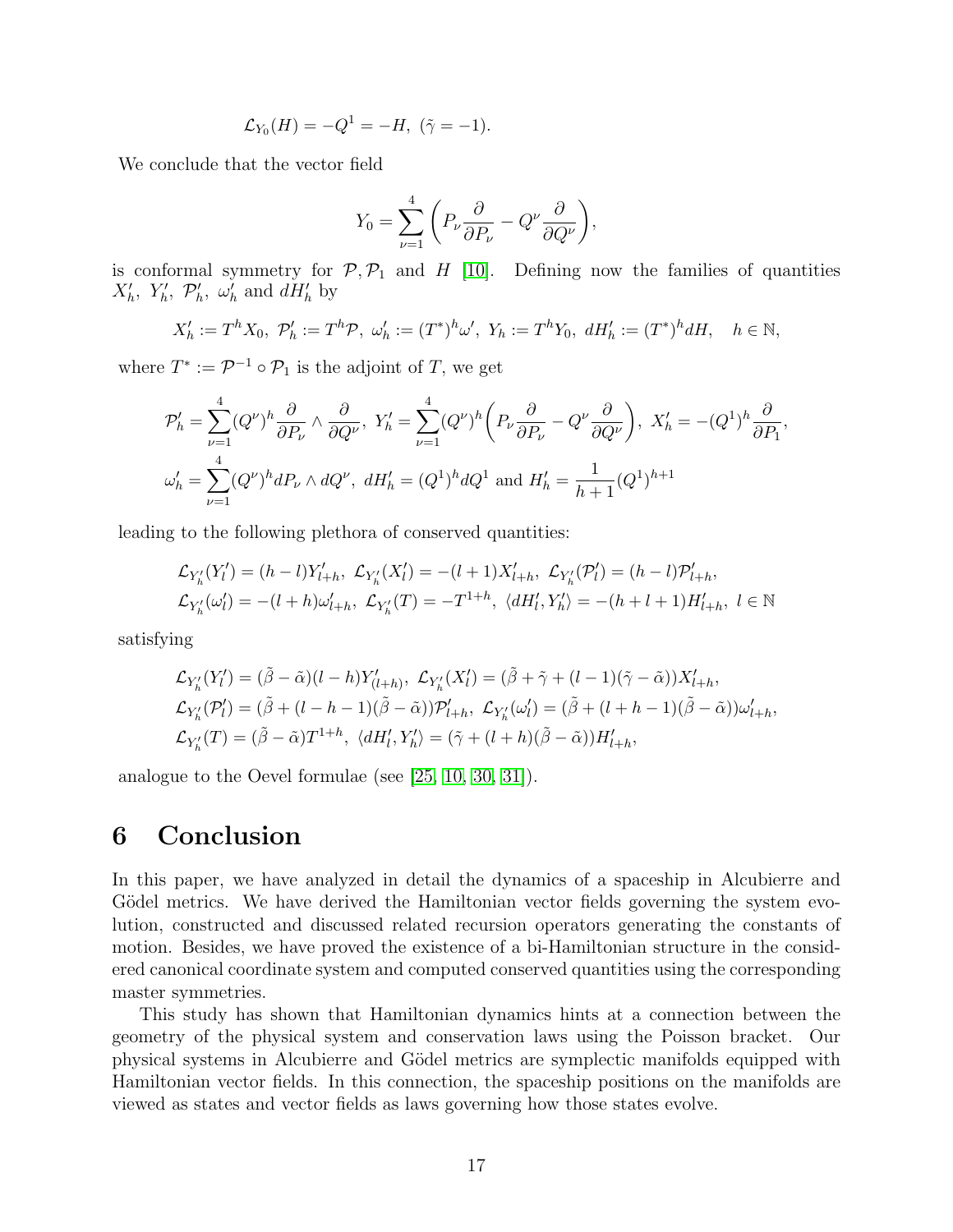We have observed that the spaceship obeys the same dynamics for particular choices of the Alcubierre and Gödel metrics. Indeed, using appropriate parametrizations, the Hamiltonian vector fields and the recursion operators have been expressed in identical way for both the metrics. The only difference between them has been the relationship between the original coordinates and the new coordinates. Further, we have noticed that the Hamiltonian function of the spaceship remains constant along the trajectories (also called integral curves) for Hamiltonian vector fields.

We have used the recursion operator to compute the constants of motion, i.e., first integrals, which are an important step in the study of the dynamics of the spaceship. Each Hamiltonian vector field  $X_H$  is its own first integral,  $X_H(H) := \{H, H\} = 0$  due to the antisymmetry of the Poisson bracket. This is characteristic of the physical principle of energy conservation.

Finally, from this study, we infer the formulation of a generalized Poisson bracket as follows:

$$
\{f,g\}_j := \sum_{\nu=1}^4 (Q^{\nu})^j \left( \frac{\partial f}{\partial P_{\nu}} \frac{\partial g}{\partial Q^{\nu}} - \frac{\partial f}{\partial Q^{\nu}} \frac{\partial g}{\partial P_{\nu}} \right), \ j \in \mathbb{N}
$$

yielding a set of bi-Hamiltonian vector fields

$$
X_i = \{\bar{H}_i,.\} = \{\bar{H}_{i+j},.\}_j, \quad i,j \in \mathbb{N},
$$

which can allow a straightforward extension of all previous results.

## Conflict of Interest

The authors declare that they have no conflicts of interest.

#### Acknowledgments

We thank the referee and the Editorial Board for their useful comments, which permit to improve the paper. The ICMPA-UNESCO Chair is in partnership with the Association pour la Promotion Scientifique de l'Afrique (APSA), France, and Daniel Iagolnitzer Foundation (DIF), France, supporting the development of mathematical physics in Africa. M. M. is supported by the Faculty of Mechanical Engineering, University of Niš, Serbia, Grant "Research" and development of new generation machine systems in the function of the technological development of Serbia".

## References

- <span id="page-17-1"></span>[1] Abraham R., Marsden J. E., Foundation of Mechanics  $(2^{nd}$ edition), Addison-Wesley, New York (1978).
- <span id="page-17-0"></span>[2] Alcubierre M., The warp drive: hyper-fast travel within general relativity, Class. Quantum Grav., 11, L73-L77, (1994).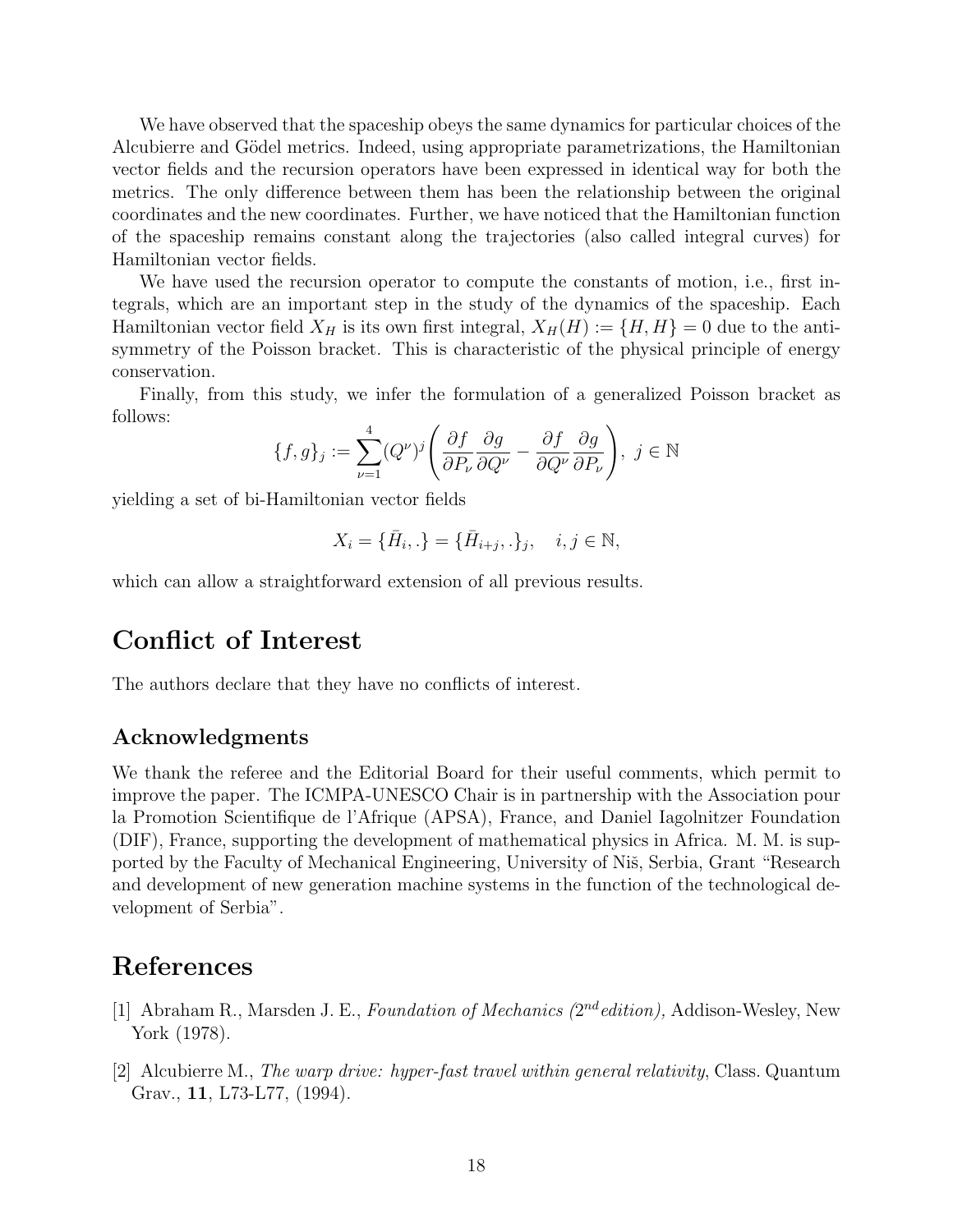- <span id="page-18-2"></span>[3] Ahmed F., The energy-momentum distributions and relativistic quantum effects on scalar and spin-half particles in a Gödel-type space-time, Eur. Phys. J. C: Particles and Fields, 78, No.7, p. 598 (2018).
- <span id="page-18-3"></span>[4] Ahmed F., The Dirac equation in a class of topologically trival ?at Gödel-type space-time backgrounds, Eur. Phys. J. C: Particles and Fields,  $79$ , No. 6, p. 534 (2019).
- <span id="page-18-13"></span>[5] Arnold V. I., Mathematical Methods of Classical Mechanics, Graduate Texts in Mechanics, 60, Springer, New York (1978).
- [6] Bogoyavlenskij O. I., Theory of tensor invariants of integrable Hamiltonian systems. I. incompatible Poisson structures, Commun. Math. Phys., 180, 529-586 (1996).
- <span id="page-18-11"></span>[7] Caseiro R., Master integrals, superintegrability and quadratic algebras, Bull. Sci. Math., 126, 617-630 (2002).
- <span id="page-18-12"></span>[8] Damianou P. A., Symmetries of Toda equations, J. Phys. A, 26, 3791-3796 (1993).
- <span id="page-18-10"></span>[9] Dubrovin B., Bihamiltonian structures of PDEs and Frobenius manifolds, Lectures at the ICTP Summer School "Poisson Geometry", Trieste (2005).
- <span id="page-18-9"></span>[10] Fernandes R. L., On the master symmetries and bi-Hamiltonian structure of the Toda *lattice*, J. Phys. A Math. Gen., **26**, 3797-3803 (1993).
- <span id="page-18-5"></span>[11] De Filippo S., Marmo G., Salerno M., Vilasi G., A New Characterization of Completely Integrable Systems, Nuovo Cimento B, 83, 97-112 (1984).
- <span id="page-18-4"></span>[12] Gabriele U. V., Burstein Z., Conformal Gravity and the Alcubierre Warp Drive Metric, ISRN astron. astrophys., 2013, Article ID 482734, 1-13 (2013).
- <span id="page-18-1"></span>[13] García J. F., Sabín C., *Dirac equation in exotic spacetimes*, Phys. Rev. D,  $99$ , 025008 (2019).
- <span id="page-18-6"></span>[14] Gelfand I. M., Dorfman I. Y., The Schouten Bracket and Hamiltonian Operators, Funct. Anal. Appl., 14, 71-74 (1980).
- <span id="page-18-0"></span>[15] Gödel K., An example of a new type of cosmological solutions of Einstein's Field Equations of Gravitation, Rev. Mod. Phys. 21, 447.
- [16] Grigoryev Y. A., Tsiganov A. V., On bi-Hamiltonian formulation of the perturbed Kepler problem, J. Phys. A: Math. Theor., 48, 175206(7pp) (2015).
- <span id="page-18-7"></span>[17] Hounkonnou M. N., Landalidji M. J., Baloïtcha E., *Recursion Operator in a Noncommu*tative Minkowski Phase Space, Proceedings of XXXVI Workshop on Geometric Methods in Physics, Poland 2017, Trends in Mathematics, 83-93 (2019).
- <span id="page-18-8"></span>[18] Hounkonnou M. N., Landalidji M. J., Hamiltonian dynamics for the Kepler problem in a deformed phase space, Proceedings of XXXVII Workshop on Geometric Methods in Physics, Poland 2018, Trends in Mathematics, 34-48 (2019).